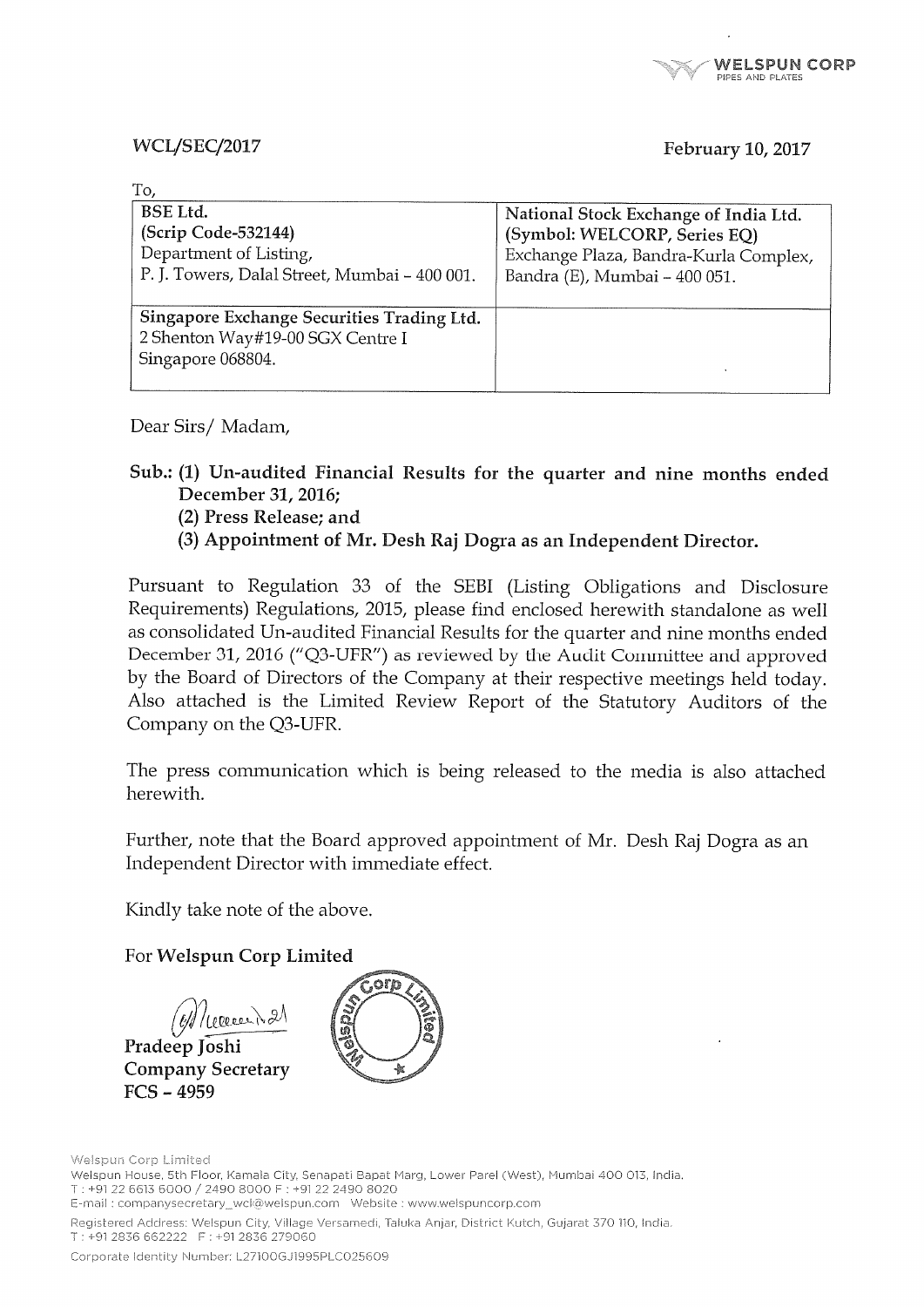#### WELSPUN CORP LIMITED

CIN : L27100GJ1995PLC025609 , Website: www.welspuncorp.com<br>Regd. Office: Welspun City, Village Versamedi Taluka Anjar, Dist. Kutch Gujarat 370110. Tiel No. 28356-272, Fax : 02836-279060<br>Corporate Office: Welspun Alouse, Ka

|                          |    |                                                                                          |                     |                                           |              |               | (Rs. in Lakhs) |  |
|--------------------------|----|------------------------------------------------------------------------------------------|---------------------|-------------------------------------------|--------------|---------------|----------------|--|
|                          |    |                                                                                          | Consolidated        |                                           |              |               |                |  |
|                          |    |                                                                                          |                     | <b>Nine Months Ended</b><br>Quarter Ended |              |               |                |  |
|                          |    |                                                                                          | December 31.        | September 30,                             | December 31. | December 31.  | December 31,   |  |
|                          |    | Particulars                                                                              | 2016                | 2016                                      | 2015         | 2016          | 2015           |  |
| Sr. No.                  |    |                                                                                          | (Unaudited)         | (Unaudited)                               | (Unaudited)  | (Unaudited)   | (Unaudited)    |  |
|                          |    |                                                                                          |                     |                                           |              |               |                |  |
| $\mathbf{1}$             |    | Income from operations                                                                   | 114.054             | 115,306                                   | 163,011      | 380,465       | 526,722        |  |
|                          | a. | Net Sales / Income from operations                                                       | 6,230               | 5,373                                     | 4,403        | 16.134        | 14,919         |  |
|                          | b. | Other operating income                                                                   |                     | 120,679                                   | 167,414      | 396,599       | 541,641        |  |
|                          |    | Total Income from operations                                                             | 120,284             |                                           |              |               |                |  |
|                          |    |                                                                                          |                     |                                           |              |               |                |  |
| $\overline{2}$           |    | Expenses                                                                                 |                     | 59.259                                    | 98,529       | 222.061       | 328,174        |  |
|                          | a. | Cost of materials consumed                                                               | 82,593              | 23.558                                    |              | 58.505        |                |  |
|                          | b. | Purchase of stock-in-trade                                                               | (8.775)             | (3, 501)                                  | 1.753        | (22, 367)     | (9, 507)       |  |
|                          | c. | Changes in inventories of finished goods, work-in-progress and stock-in-trade            |                     | 9.855                                     | 13,793       | 31,666        | 42.419         |  |
|                          | d. | Employee benefits expense                                                                | 10.054              | 9.759                                     | 9,461        | 29.418        | 28,904         |  |
|                          | e. | Depreciation and amortisation expense                                                    | 10.296<br>22.168    | 24.594                                    | 32.726       | 75,855        | 122,535        |  |
|                          | f. | Other expenses                                                                           | 116,336             | 123,524                                   | 156,262      | 395,138       | 512,525        |  |
|                          |    | <b>Total expenses</b>                                                                    |                     |                                           |              |               |                |  |
|                          |    |                                                                                          | 3,948               | (2,845)                                   | 11,152       | 1.461         | 29,116         |  |
| 3                        |    | Profit/ (Loss) from operations before other income and finance costs (1-2)               | 2.801               | 4,480                                     | 4.294        | 12.159        | 10.077         |  |
| 4                        |    | Other income                                                                             | 6,749               | 1,635                                     | 15,446       | 13,620        | 39.193         |  |
| 5                        |    | Profit/ (Loss) before finance costs (3+4)                                                | 5,667               | 5.849                                     | 5,747        | 17,230        | 18,342         |  |
| 6                        |    | Finance costs                                                                            | 1,082               | (4, 214)                                  | 9,699        | (3,610)       | 20,851         |  |
| $\overline{\mathcal{L}}$ |    | Profit/ (Loss) before tax (5-6)                                                          | (330)               | (1.655)                                   | 2,572        | (2.743)       | 6,464          |  |
| 8                        |    | Tax expense/ (credit)                                                                    | 1,412               | (2, 559)                                  | 7,127        | (867)         | 14,387         |  |
| 9                        |    | Net Profit/ (Loss) for the period before share of profit/ (loss) of joint ventures (7-8) |                     | (926)                                     | 524          | (4.980)       | 2,234          |  |
| 10                       |    | Share of Profit / (Loss) of joint venture                                                | (2.717)<br>(1, 305) | (3, 485)                                  | 7,651        | (5, 847)      | 16.621         |  |
| 11                       |    | Net Profit/ (Loss) for the period (9+10)                                                 |                     |                                           |              |               |                |  |
|                          |    |                                                                                          |                     |                                           |              |               |                |  |
| 12                       |    | Other comprehensive income, net of income tax                                            |                     |                                           |              |               | (12)           |  |
|                          |    | A, Items that will not be reclassified to profit or loss                                 | $\overline{7}$      | (85)                                      | (4)          | (81)<br>1,890 | 4,614          |  |
|                          |    | B. Items that will be reclassified to profit or loss                                     | 458                 | (1, 104)                                  | 503<br>499   | 1.809         | 4.602          |  |
|                          |    | Total other comprehensive income, net of income tax                                      | 465                 | (1, 189)                                  |              |               |                |  |
|                          |    |                                                                                          |                     |                                           |              | (4.038)       | 21,223         |  |
| 13                       |    | Total Comprehensive Income for the period (including Non-controlling Interest) (11+12)   | (840)               | (4.674)                                   | 8,150        |               |                |  |
|                          |    |                                                                                          |                     |                                           |              |               |                |  |
| 14                       |    | Net profit / (loss) attributable to:                                                     | (392)               | (3, 364)                                  | 5,310        | (4.695)       | 14,063         |  |
|                          |    | - Owners                                                                                 |                     |                                           | 2,341        |               | 2,558          |  |
|                          |    | - Non-controlling interest                                                               | (913)               | (121)                                     |              | (1, 152)      |                |  |
|                          |    |                                                                                          |                     |                                           |              |               |                |  |
|                          |    | Total comprehensive income attributable to:                                              |                     | (4, 432)                                  | 5,700        | (3.115)       | 18,489         |  |
|                          |    | - Owners                                                                                 | (90)                | (242)                                     | 2,450        | (923)         | 2,734          |  |
|                          |    | - Non-controlling interest                                                               | (750)               |                                           |              |               |                |  |
|                          |    |                                                                                          | 13,261              | 13,261                                    | 13,159       | 13,261        | 13,159         |  |
| 15                       |    | Paid up equity share capital (Face value of Rs.5/- each)                                 |                     |                                           |              |               |                |  |
| 16                       |    | Earnings Per Share (of Rs. 5/- each) (not annualised)                                    |                     |                                           | 2.02         | (1.77)        | 5.34           |  |
|                          |    | Basic (in Rs.)                                                                           | (0.15)              | (1.25)<br>(1.25)                          | 2.02         | (1.77)        | 5.34           |  |
|                          |    | -Diluted (In Rs.)                                                                        | (0.15)              |                                           |              |               |                |  |

Notes:

The above financial results for the quarter and nine months ended on December 31, 2016 were reviewed by the Audit Committee and thereafter approved by the Board of Directors at its meeting<br>held on February 10, 2017. The St

The Company is principally engaged in a single segment viz., Steel products based on nature of products, risks, returns and the internal business reporting system.  $\overline{2}$ 

ليس محسوس والمعرفة المستقل المستقل المستقل المستقل المستقل المستقل المستقل المستقل المستقل المستقل المستقل الم<br>The Standalone Financial results were reviewed by the Audit Committee and thereafter approved by the Board of  $\overline{\mathbf{3}}$ 

|   |                                                                                       |                                     | Quarter Ended                       |                                     | Nine months ended                  |                                    |  |
|---|---------------------------------------------------------------------------------------|-------------------------------------|-------------------------------------|-------------------------------------|------------------------------------|------------------------------------|--|
|   | Key Financials                                                                        | December<br>31, 2016<br>(Unaudited) | September<br>30.2016<br>(Unaudited) | December<br>31, 2015<br>(Unaudited) | December<br>31.2016<br>(Unaudited) | December<br>31.2015<br>(Unaudited) |  |
|   | Net Sales / Income from operations and Other Operating Income (Rs. in Lakhs)          | 98.378                              | 60.938                              | 62.258                              | 277,456                            | 306,461                            |  |
| a |                                                                                       | 6,172                               | (6.054)                             | (10.504)                            | 2.917                              | (13.111)                           |  |
| h | Profit / (Loss) Before Tax (Rs. in Lakhs)<br>Profit / (Loss) After Tax (Rs. in Lakhs) | 4.229                               | (3,944)                             | (7.451)                             | 2.175                              | (9,496)                            |  |
| c |                                                                                       |                                     |                                     |                                     |                                    |                                    |  |
|   | Earnings Per Share (in Rs.) (not annualised for quarters)                             | 1.59                                | (1.49)                              | (2.83)                              | 0.82                               | (3.61)                             |  |
|   | ii) Basic (in Rs.)                                                                    | .59                                 | (1.49)                              | (2.83)                              | 0.82                               | (3.61)                             |  |
|   | lii) Diluted (in Rs.)                                                                 |                                     |                                     |                                     |                                    |                                    |  |

This statement has been prepared in accordance with the Companies (Indian Accounting Standards) Rules, 2015 (Ind AS) prescribed under Section 133 of the Companies Act, 2013 and other<br>recognised accounting practices and pol  $\overline{4}$ 

The listed Non-Convertible Debentures of the Company aggregating to Rs.128,796 Lakhs (excludes transaction costs as per Effective Interest Rate Rs. 584 Lakhs) as on December 31, 2016 are<br>secured by first charge ranking par 5

announced and securities in terms of regardence of a literature of the companies and securities representing regardence of the security of the second of the second of SEBI's circular<br>The format for un-audited quarterly res 6

The statement does not include Ind AS compliant results for the previous year ended March 31, 2016 as the same is not mandatory as per SEBI's circular dated July 5, 2016  $\overline{z}$ 

Prior period figures have been reclassified to conform with the current period's presentation, wherever applicable.  $\overline{\mathbf{8}}$ 

The reconciliation of net profit or loss reported in accordance with Indian GAAP to total comprehensive income in accordance with Ind AS is given below.  $\overline{a}$  $(D<sub>r</sub> - i<sub>n</sub> + n\lambda_{n})$ 

Mumbai

|                                                  |                                                                                                                   |                                                     | $103.11$ Lands                                              |          |
|--------------------------------------------------|-------------------------------------------------------------------------------------------------------------------|-----------------------------------------------------|-------------------------------------------------------------|----------|
| Description                                      |                                                                                                                   | Quarter ended<br>December<br>31.2015<br>(Unaudited) | Nine months<br>ended<br>December<br>31, 2015<br>(Unaudited) |          |
| Net profit as per Previous GAAP (Indian GAAP)    |                                                                                                                   | 9,151                                               | 23,425                                                      |          |
| Add / (Less):                                    |                                                                                                                   |                                                     |                                                             |          |
|                                                  | Effects of measuring investments at Fair value through Profit and Loss                                            | (1,717)                                             | (3, 148)                                                    |          |
|                                                  | Effect of accounting of transaction costs on borrowings as per Effective Interest Rate (EIR) method.              | (196)                                               | (451)                                                       |          |
| Effect of change in method of recognising grants |                                                                                                                   | 642                                                 | (1, 416)                                                    |          |
|                                                  | Impact of change in classification of entities from subsidiary under previous GAAP to joint venture under IND AS. | (684)                                               | (2,982)                                                     |          |
| Others                                           |                                                                                                                   | (56)                                                | (355)                                                       |          |
| Deferred tax impact on Ind AS adjustments.       |                                                                                                                   | 511                                                 | 1,548                                                       |          |
| Net Profit as per Ind AS                         |                                                                                                                   | 7.651                                               | 16,621<br>4.602                                             |          |
|                                                  | Other comprehensive income, net of income tax (Hedging Reserve, Foreign Currency Translation Reserve, etc.)       | 499<br>8,150                                        | 21,223                                                      |          |
|                                                  | Total Comprehensive Income for the period as per Ind AS                                                           |                                                     |                                                             |          |
|                                                  | Chartered Account                                                                                                 |                                                     | For Welspun Corp Limited                                    | UM       |
| Place: Mumbai                                    | LONGS CO.<br>∼<br>43<br>Chartered <b>Accountants</b><br>O                                                         |                                                     | Lalitkumar Naik                                             | -70<br>ு |
| Date: February 10, 2017                          | $R_{N01275}$                                                                                                      |                                                     | Managing Director & CEO<br>DIN - 02943588                   | 墨        |
|                                                  |                                                                                                                   |                                                     |                                                             |          |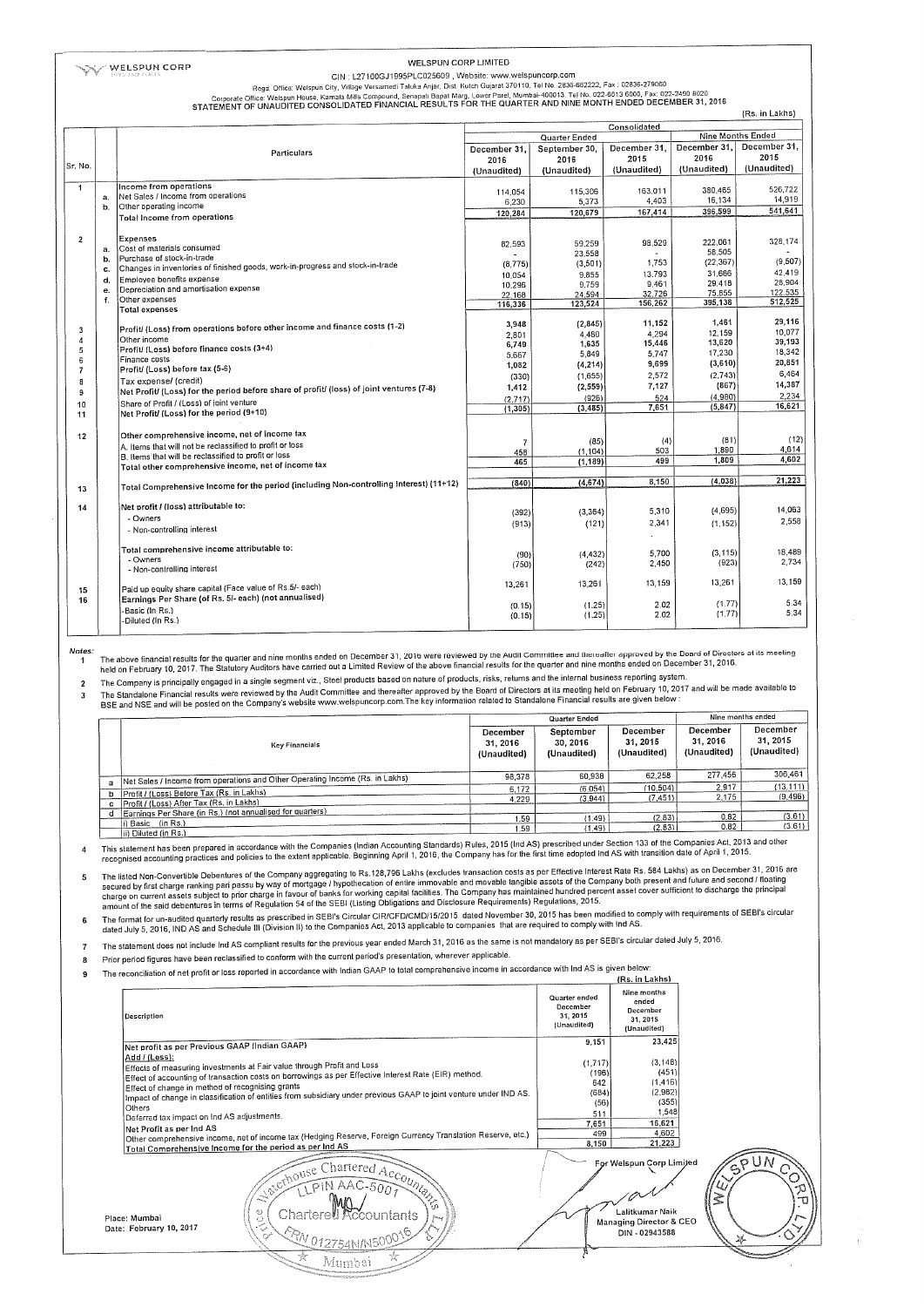### **Price Waterhouse Chartered Accountants LLP**

February 10, 2017

The Board of Directors Welspun Corp Limited 5th Floor, Welspun House, Kamala Mills Compound, Senapati Bapat Marg, Lower Parel, Mumbai 400 013.

- We have reviewed the unaudited consolidated financial results of Welspun Corp Limited (the  $\mathbf{1}$ . "Company"), its subsidiaries and joint ventures (hereinafter referred to as the "Group") for the quarter ended December 31, 2016 which are included in the accompanying Statement of 'Statement of Unaudited Consolidated Financial Results for the Quarter and Nine months ended December 31, 2016' together with the notes thereon (the "Statement"). The Statement has been prepared by the Company's Management pursuant to Regulation 33 of the SEBI (Listing Obligations and Disclosure Requirements) Regulations, 2015 (the "Listing Regulations, 2015") and SEBI Circular dated July 5, 2016, which has been initialed by us for identification purposes. The Statement is the responsibility of the Company's management and has been approved by its Board of Directors. Further, the Management is also responsible to ensure that the accounting policies used in preparation of this Statement are consistent with those used in the preparation of the Company's opening unaudited consolidated Balance Sheet as at April 1, 2015 prepared in accordance with the Companies (Indian Accounting Standards) Rules, 2015 (Ind AS) prescribed under Section 133 of the Companies Act, 2013 and other recognised accounting practices and policies. Our responsibility is to issue a report on the Statement based on our review.
- We conducted our review in accordance with the Standard on Review Engagement (SRE) 2410,  $\mathbf{D}$ . "Review of Interim Financial Information Performed by the Independent Auditor of the Entity" issued by the Institute of Chartered Accountants of India. This Standard requires that we plan and perform the review to obtain moderate assurance as to whether the Statement is free of material misstatement.
- A review is limited primarily to inquiries of group personnel and analytical procedures applied to 3. group's financial data and thus provides less assurance than an audit. We have not performed an audit and, accordingly, we do not express an audit opinion.
- Based on our review conducted as above, nothing has come to our attention that causes us to believe  $\mathbf{4}$ that the Statement has not been prepared in all material respects in accordance with Ind AS and other recognised accounting practices and policies, and has not disclosed the information required to be disclosed in terms of Regulation 33 of the Listing Regulations, 2015 and SEBI Circular dated July 5, 2016 including the manner in which it is to be disclosed, or that it contains any material misstatement.
- We draw attention to Note 4 to the Statement which states that the Company has adopted Ind AS for the 5. financial year commencing from April 1, 2016, and accordingly, the Statement has been prepared by the Company's Management in compliance with Ind AS.

Our conclusion is not qualified in respect of the above matter.

For Price Waterhouse Chartered Accountants LLP Firm Registration Number: 012754N/ N500016

Mehul Desai Partner Membership Number 103211

Place: Mumbai Date: February 10, 2017

Price Waterhouse Chartered Accountants LLP, 252, Veer Savarkar Marg, Shivaji Park, Dadar (West) Mumbai - 400 028  $T: +91(22) 66691500, F: +91(22) 66547804 / 07$ 

Registered office and Head office: Sucheta Bhawan, 11A Vishnu Digambar Marg, New Delhi 110 002

Price Waterhouse (a Partnership Firm) converted into Price Waterhouse Chartered Accountants LLP (a Limited Liability Partnership with LLP identity no: LLPIN AAC-5001)<br>with effect from July 25, 2014. Post its conversion to number before conversion was 012754N)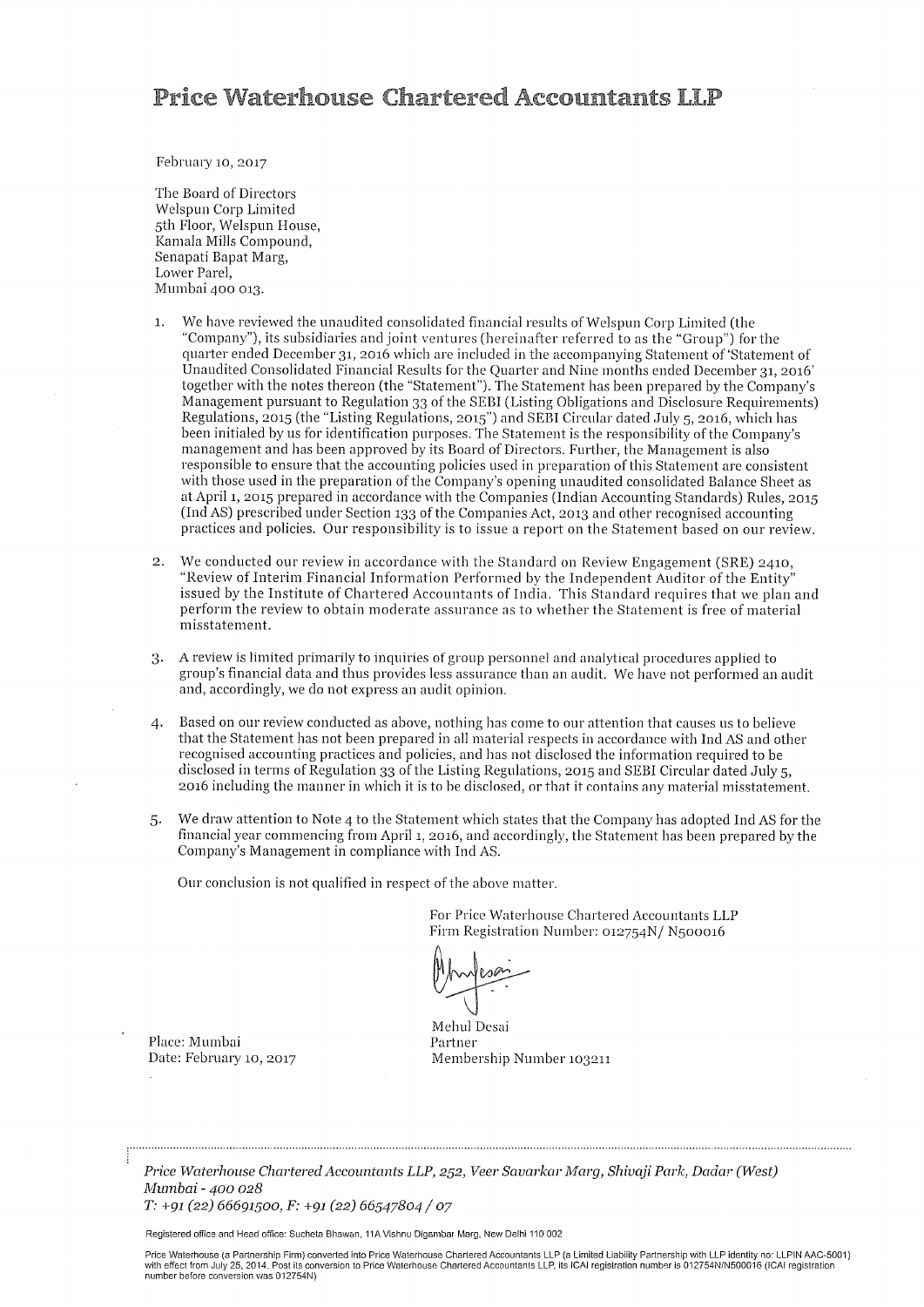#### WELSPUN CORP

#### WELSPUN CORP LIMITED

CIN: L27100GJ1995PLC025609, Website: www.welspuncorp.com Regd. Office: Welspun City, Village Versamedi Taluka Anjar, Dist. Kutch Gujarat 370110. Tel No. 2836-662222, Fax : 02836-279060

Corporate Office: Welspun House, Kamala Mills Compound, Senapati Bapat Marg, Lower Parel, Mumbai-400013. Tel No. 022-6613 6000, Fax: 022-2490 8020<br>STATEMENT OF UNAUDITED STANDALONE FINANCIAL RESULTS FOR THE QUARTER AND NIN

|                |          |                                                                                                                  | (RS. In Lakhs)<br>Standalone |               |              |                   |              |
|----------------|----------|------------------------------------------------------------------------------------------------------------------|------------------------------|---------------|--------------|-------------------|--------------|
|                |          |                                                                                                                  |                              | Quarter Ended |              | Nine Months ended |              |
| Sr.            |          |                                                                                                                  | December 31.                 | September 30. | December 31. | December 31.      | December 31, |
| No.            |          | Particulars                                                                                                      | 2016                         | 2016          | 2015         | 2016              | 2015         |
|                |          |                                                                                                                  | (Unaudited)                  | (Unaudited)   | (Unaudited)  | (Unaudited)       | (Unaudited)  |
| $\mathbf{1}$   |          |                                                                                                                  |                              |               |              |                   |              |
|                |          | Income from operations<br>Net Sales / Income from operations                                                     |                              |               |              |                   |              |
|                | a.<br>b. |                                                                                                                  | 92.526                       | 56,950        | 59.109       | 264.201           | 294.930      |
|                |          | Other operating income                                                                                           | 5,852                        | 3,988         | 3.149        | 13,255            | 11,531       |
|                |          | Total Income from operations                                                                                     | 98,378                       | 60,938        | 62,258       | 277,456           | 306,461      |
| $\overline{2}$ |          | Expenses                                                                                                         |                              |               |              |                   |              |
|                | a.       | Cost of materials consumed                                                                                       | 75,547                       | 37,099        | 30.691       | 171,061           | 170,928      |
|                | ъ.       | Purchase of stock-in-trade                                                                                       |                              | 7,392         | 18,954       | 34,687            | 49,001       |
|                | c.       | Changes in inventories of finished goods, work-in-progress and stock-in-trade                                    | (10.743)                     | (3,030)       | (3.314)      | (15, 738)         | 1,000        |
|                | d.       | Employee benefits expense                                                                                        | 4.724                        | 4,707         | 4.627        | 13,599            | 14,802       |
|                | e.       | Depreciation and amortisation expense                                                                            | 6,409                        | 6,140         | 5,859        | 18,233            | 18,610       |
|                | f.       | Other expenses                                                                                                   | 13,708                       | 13,213        | 13.540       | 47,801            | 57,540       |
|                |          | <b>Total expenses</b>                                                                                            | 89,645                       | 65,521        | 70,357       | 269,643           | 311,881      |
|                |          |                                                                                                                  |                              |               |              |                   |              |
| 3              |          | Profit/ (Loss) from operations before other income and finance costs (1-2)                                       | 8,733                        | (4, 583)      | (8,099)      | 7,813             | (5, 420)     |
| 4              |          | Other income                                                                                                     | 2,580                        | 3,728         | 2.431        | 10.253            | 7,589        |
| 5              |          | Profit/ (Loss) before finance costs (3+4)                                                                        | 11,313                       | (855)         | (5,668)      | 18,066            | 2,169        |
| 6              |          | Finance costs                                                                                                    | 5.141                        | 5,199         | 4,836        | 15,149            | 15,280       |
| 7              |          | Profit/ (Loss) before tax (5-6)                                                                                  | 6,172                        | (6,054)       | (10, 504)    | 2,917             | (13, 111)    |
| 8              |          | Tax expense/ (credit)                                                                                            | 1,943                        | (2, 110)      | (3,053)      | 742               | (3.615)      |
| 9              |          | Net Profit/ (Loss) for the period (7-8)                                                                          | 4,229                        | (3,944)       | (7, 451)     | 2,175             | (9, 496)     |
|                |          |                                                                                                                  |                              |               |              |                   |              |
| 10             |          | Other comprehensive income, net of income tax                                                                    |                              |               |              |                   |              |
|                |          | A. Items that will not be reclassified to profit or loss<br>B. Items that will be reclassified to profit or loss | 5                            | (78)          | (3)          | (78)              | (8)          |
|                |          |                                                                                                                  | (125)<br>(120)               | (124)         | 700<br>697   | 181<br>103        | 3,223        |
|                |          | Total other comprehensive income, net of income tax                                                              |                              | (202)         |              |                   | 3,215        |
| 11             |          | Total Comprehensive Income / (Loss) for the period (9+10)                                                        | 4,109                        | (4, 146)      | (6, 754)     | 2,278             | (6, 281)     |
|                |          |                                                                                                                  |                              |               |              |                   |              |
| 12             |          | Paid up equity share capital (Face value of Rs. 5/- each)                                                        | 13,261                       | 13,261        | 13,159       | 13,261            | 13,159       |
| 13             |          | Earnings Per Share (of Rs. 5/- each) (not annualised)                                                            |                              |               |              |                   |              |
|                |          | -Basic (In Rs.)                                                                                                  | 1.59                         | (1.49)        | (2.83)       | 0.82              | (3.61)       |
|                |          | -Diluted (In Rs.)                                                                                                | 1.59                         | (1.49)        | (2.83)       | 0.82              | (3.61)       |
|                |          |                                                                                                                  |                              |               |              |                   |              |
|                |          |                                                                                                                  |                              |               |              |                   |              |

Notes:

meeting held on February 10, 2017. The Statutory Auditors have carried out a Limited Review of the above financial results for the quarter and nine months ended on December 31, 2016.

2 The Company is principally engaged in a single segment viz., Steel products based on nature of products, risks, returns and the internal business reporting system.

3 This statement has been prepared in accordance with the Companies (Indian Accounting Standards) Rules, 2015 (Ind AS) prescribed under Section 133 of the Companies Act, 2013 and<br>1, 2015 other recognised accounting practic

4 The listed Non-Convertible Debentures of the Company aggregating to Rs.128,796 Lakhs (excludes transaction costs as per Effective Interest Rate Rs. 584 Lakhs) as on December 31, 2016 are secured by first charge ranking pari passu by way of mortgage / hypothecation of entire immovable and movable and movable tangible assets of the Company both present and future and second /<br>The secured by first charge principal amount of the said debentures in terms of Regulation 54 of the SEBI (Listing Obligations and Disclosure Requirements) Regulations, 2015.

5 The format for un-audited quarterly results as prescribed in SEBI's Circular CIR/CFD/CMD/15/2015 dated November 30, 2015 has been modified to comply with requirements of SEBI's circular dated July 5, 2016, IND AS and Sch

6 The statement does not include Ind AS compliant results for the previous year ended March 31, 2016 as the same is not mandatory as per SEBI's circular dated July 5, 2016.

7 Prior period figures have been reclassified to conform with the current period's presentation, wherever applicable.

8 The reconciliation of net profit or loss reported in accordance with Indian GAAP to total comprehensive income in accordance with Ind AS is given below:

| Description                                                                                          | Quarter ended<br>December 31.<br>2015<br>(Unaudited) | Nine Months<br>ended<br>December<br>31, 2015<br>(Unaudited) |
|------------------------------------------------------------------------------------------------------|------------------------------------------------------|-------------------------------------------------------------|
| Net Loss as per Previous GAAP (Indian GAAP)                                                          | (5, 171)                                             | (5,749)                                                     |
| Add / (Less):                                                                                        |                                                      |                                                             |
| Effects of measuring investments at Fair value through Profit and Loss                               | (3,015)                                              | (3, 149)                                                    |
| Effect of accounting of transaction costs on borrowings as per Effective Interest Rate (EIR) method. | (162)                                                | (350)                                                       |
| Effect of change in method of recognising grants                                                     | 642                                                  | (1, 416)                                                    |
| Others                                                                                               | (54)                                                 | (349)                                                       |
| Deferred tax impact on Ind AS adjustments.                                                           | 309                                                  | 1,517                                                       |
| Net Loss as per Ind AS                                                                               | (7, 451)                                             | (9, 496)                                                    |
| Other comprehensive income, net of income tax (Hedging Reserve, etc.)                                | 697                                                  | 3,215                                                       |
| Total Comprehensive Loss for the period as per ind AS                                                | (6.754)                                              | (6, 281)                                                    |

Place: Mumbai Date: February 10, 2017

For Welspun Corp Limited 'i ,<br>Lalitkumar Naik Managing Director & CEO DIN - 02943588



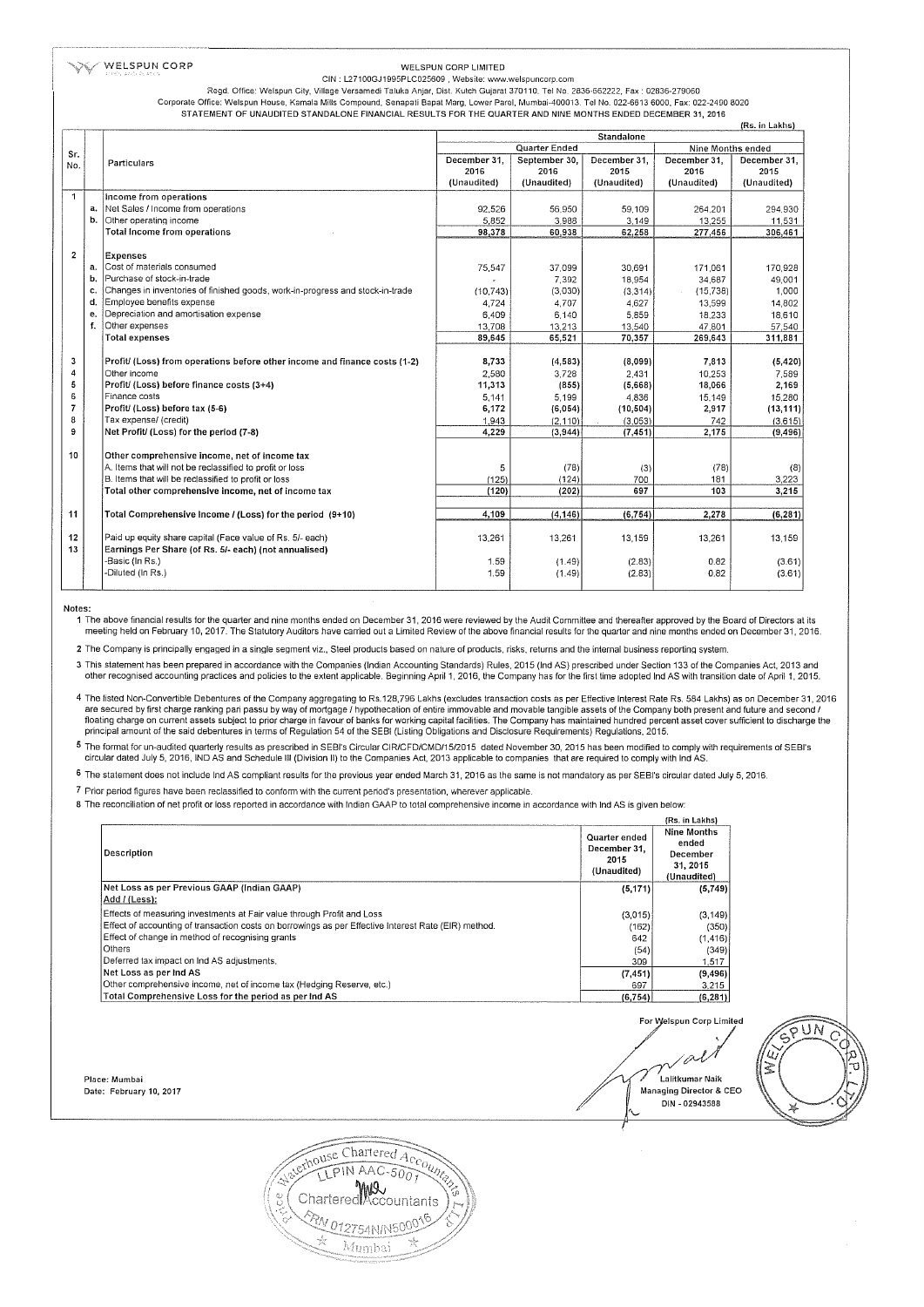### **Price Waterhouse Chartered Accountants I.I.P**

February 10, 2017

The Board of Directors Welspun Corp Limited 5th Floor, Welspun House, Kamala Mills Compound, Senapati Bapat Marg, Lower Parel. Mumbai - 400013.

- We have reviewed the unaudited standalone financial results of Welspun Corp Limited (the "Company") for  $\overline{1}$ . the quarter ended December 31, 2016 which are included in the accompanying Statement of 'Statement of Unaudited Standalone Financial Results for the Quarter and Nine months ended December 31, 2016' together with the notes thereon (the "Statement"). The Statement has been prepared by the Company pursuant to Regulation 33 of the Securities and Exchange Board of India (Listing Obligations and Disclosure Requirements) Regulations, 2015 (the "Listing Regulations, 2015") and SEBI Circular dated July 5, 2016, which has been initialed by us for identification purposes. The Statement is the responsibility of the Company's management and has been approved by the Board of Directors. Further, the Management is also responsible to ensure that the accounting policies used in preparation of this Statement are consistent with those used in the preparation of the Company's opening unaudited Balance Sheet as at April 1, 2015 prepared in accordance with the Companies (Indian Accounting Standards) Rules, 2015 (Ind AS) prescribed under Section 133 of the Companies Act, 2013 and other recognised accounting practices and policies. Our responsibility is to issue a report on the Statement based on our review.
- 2. We conducted our review in accordance with the Standard on Review Engagement (SRE) 2410, "Review of Interim Financial Information Performed by the Independent Auditor of the Entity" issued by the Institute of Chartered Accountants of India. This Standard requires that we plan and perform the review to obtain moderate assurance as to whether the Statement is free of material misstatement.
- 3. A review is limited primarily to inquiries of company personnel and analytical procedures applied to financial data and thus provide less assurance than an audit. We have not performed an audit and accordingly, we do not express an audit opinion.
- Based on our review conducted as above, nothing has come to our attention that causes us to believe that the  $\mathbf{4}$ . Statement has not been prepared in all material respects in accordance with Ind AS and other recognised accounting practices and policies, and has not disclosed the information required to be disclosed in terms of Regulation 33 of the Listing Regulations, 2015 and SEBI Circular dated July 5, 2016, including the manner in which it is to be disclosed, or that it contains any material misstatement.
- We draw attention to Note 3 to the Statement which states that the Company has adopted Ind AS for the  $5.$ financial year commencing from April 1, 2016, and accordingly, the Statement has been prepared by the Company's Management in compliance with Ind AS.

Our conclusion is not qualified in respect of the above matter.

For Price Waterhouse Chartered Accountants LLP Firm Registration Number: 012754N/N500016

Mehul Desai

Place: Mumbai Date: February 10, 2017

Partner Membership Number 103211

Price Waterhouse Chartered Accountants LLP, 252, Veer Savarkar Marg, Shivaji Park, Dadar (West) Mumbai - 400 028 T: +91 (22) 66691500, F: +91 (22) 66547804 / 07

Registered office and Head office: Sucheta Bhawan, 11A Vishnu Digambar Marg, New Delhi 110 002

Price Waterhouse (a Partnership Firm) converted into Price Waterhouse Chartered Accountants LLP (a Limited Liability Partnership with LLP identity no: LLPIN AAC-5001)<br>with effect from July 25, 2014. Post its conversion to number before conversion was 012754N)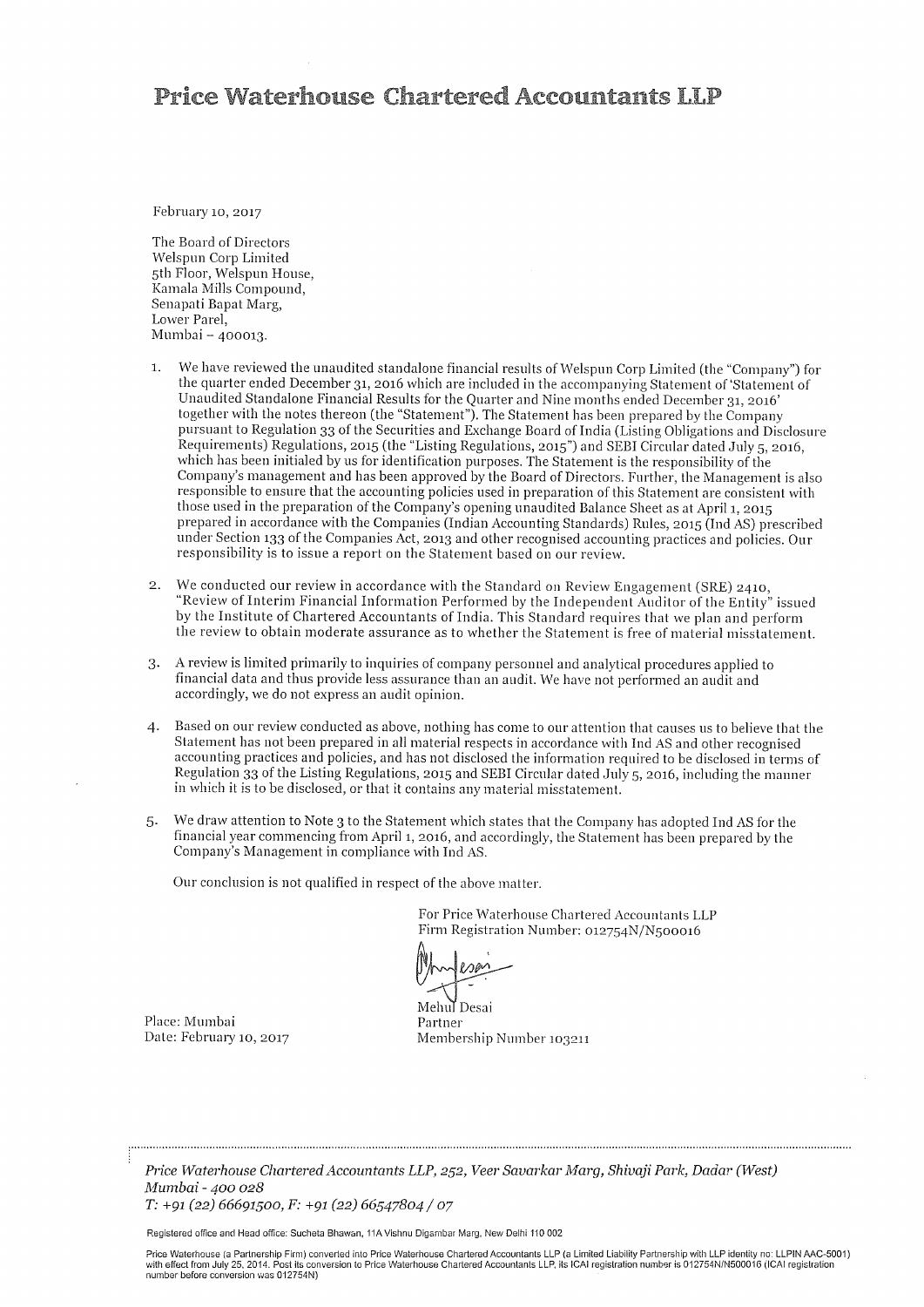

#### **February 10, 2017**

### **Improved outlook**

Welspun Corp Ltd. (WCL), the flagship company of the Welspun Group, announced its consolidated financial results for the nine months and third quarter ended December 31, 2016.

Please note all figures in this document, unless specified, are under IND AS basis. For I-GAAP comparison, please refer to our Q3FY17 presentation.

#### **For the quarter ended 31 st December, 2016 WCL consolidated reported:**

- Total income from operation of Rs. 12,028 mn, down 28% YoY
- Reported EBITDA at Rs. 1,705 mn, down 32% YoY
- Operating EBITDA at Rs. 1,224 mn, down 40% YoY
- Profit before tax of Rs. 108 mn vs. Rs. 970 mn in Q3FY16
- Net loss of Rs. 39 mn vs. Net profit of Rs. 531 mn in Q3FY16
- Basic EPS at Rs.  $(0.15)$  vs. Rs. 2.02 in Q3FY16
- Production of pipes (ex-Saudi Arabia operations) were up 4%, while sales was down 14% YoY
- Production and sales of pipes (total operations) were down 22% / 35% YoY respectively

#### **For the nine months ended 31 st December, 2016 WCL consolidated reported:**

- Total income from operation of Rs. 39,660 mn, down 27% YoY
- Reported EBITDA at Rs. 4,304 mn, down 37% YoY
- Operating EBITDA at Rs. 3,220 mn, down 49% YoY
- Loss before tax of Rs. 361 mn vs. Profit before tax of Rs. 2,085 mn in 9MFY16
- Net loss of Rs. 469 mn vs. Net profit of Rs. 1,406 mn in 9MFY16
- Basic EPS at Rs.  $(1.77)$  vs. Rs. 5.34 in H1FY16
- Production and sales of pipes (ex-Saudi Arabia operations) were down 16%/ 22% YoY respectively
- Production and sales of pipes (total operations) were down 26% / 28% YoY respectively

**Order book position (including all operations):** Current pipe order book stands at 797K MTs (Rs. 48 billion).

Commenting on the results, **Mr B. K. Goenka**, Chairman, Welspun Group said, "Delay in few large projects continued to impact our execution. However, the Global market is more stable and the industry is adapting to a 'new normal'. The metamorphosis from 'reducing cost' to 'adding value' is gaining momentum. Understanding this phenomenon, we have taken various measures for adding value by expanding our capabilities while maintaining financial discipline."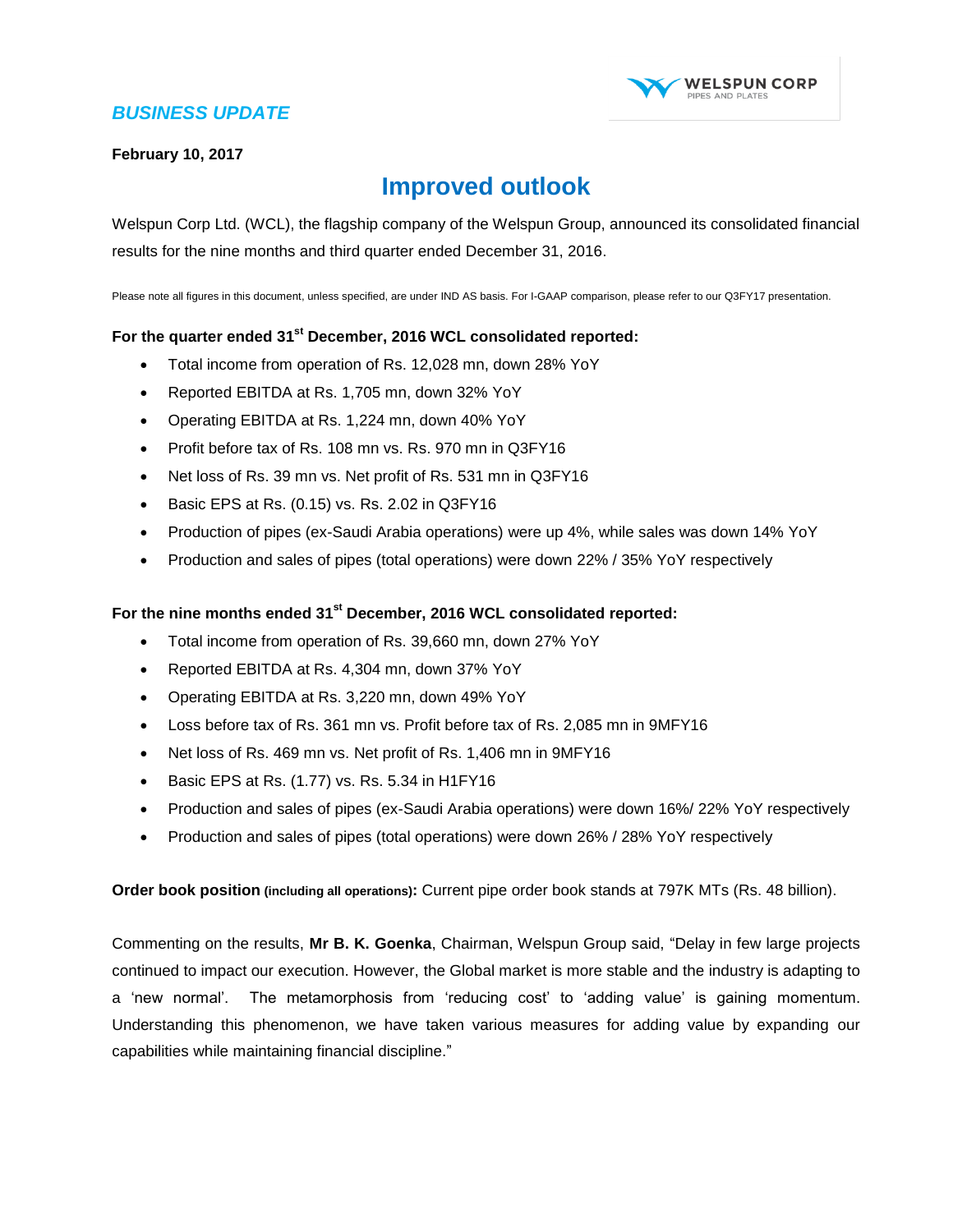

#### **Consolidated performance highlights:**

|                                                   |         | Figures in Rs. million unless specified |         |                |         |  |
|---------------------------------------------------|---------|-----------------------------------------|---------|----------------|---------|--|
| <b>Particulars</b>                                | Q3-FY17 | <b>Q2-FY17</b>                          | Q3-FY16 | <b>9M-FY17</b> | 9M-FY16 |  |
| <b>Ex-Saudi Arabia operations</b>                 |         |                                         |         |                |         |  |
| - Pipe Production (KMT)                           | 202     | 156                                     | 195     | 551            | 659     |  |
| - Pipe Sales (KMT)                                | 163     | 137                                     | 189     | 500            | 644     |  |
| <b>Total operations</b>                           |         |                                         |         |                |         |  |
| - Pipe Production (KMT)                           | 203     | 193                                     | 259     | 624            | 840     |  |
| - Pipe Sales (KMT)                                | 163     | 183                                     | 251     | 596            | 829     |  |
| - Plates/ coils Production (KMT)                  | 44      | 66                                      | 29      | 192            | 160     |  |
| <b>Total Income from Operations</b>               | 12,028  | 12,068                                  | 16,741  | 39,660         | 54,164  |  |
| <b>Reported EBITDA</b>                            | 1,705   | 1,139                                   | 2,491   | 4,304          | 6,810   |  |
| <b>Operating EBITDA</b>                           | 1,224   | 947                                     | 2,042   | 3,220          | 6,312   |  |
| <b>Finance Cost</b>                               | 567     | 585                                     | 575     | 1,723          | 1,834   |  |
| Depreciation and Amortisation                     | 1,030   | 976                                     | 946     | 2,942          | 2,890   |  |
| <b>PBT</b>                                        | 108     | (421)                                   | 970     | (361)          | 2,085   |  |
| <b>PAT after Minorities, Associates &amp; JVs</b> | (39)    | (336)                                   | 531     | (469)          | 1,406   |  |
| <b>Cash PAT</b>                                   | 990     | 701                                     | 1,325   | 2,625          | 4,323   |  |

Notes: a) Operating EBITDA = Reported EBITDA – Non-operational income - Unrealised forex gain/ (loss)

b) Cash PAT = PBT – Current tax + Depreciation - Post-tax Unrealised forex gain/ (loss)

c) Prior period figures have been restated, wherever necessary

|                          | Figures in Rs. million unless specified |             |             |  |  |
|--------------------------|-----------------------------------------|-------------|-------------|--|--|
| <b>Consolidated debt</b> | 31-Dec-2016                             | 30-Sep-2016 | 31-Mar-2016 |  |  |
| Gross Debt               | 22.619                                  | 20.739      | 26.440      |  |  |
| Cash & Cash Equivalents  | 10.494                                  | 12.715      | 12.818      |  |  |
| <b>Net Debt</b>          | 12.125                                  | 8.023       | 13,622      |  |  |

Please note all figures in this document, unless specified, are under IND AS basis. For I-GAAP comparison, please refer to our Q3FY17 presentation.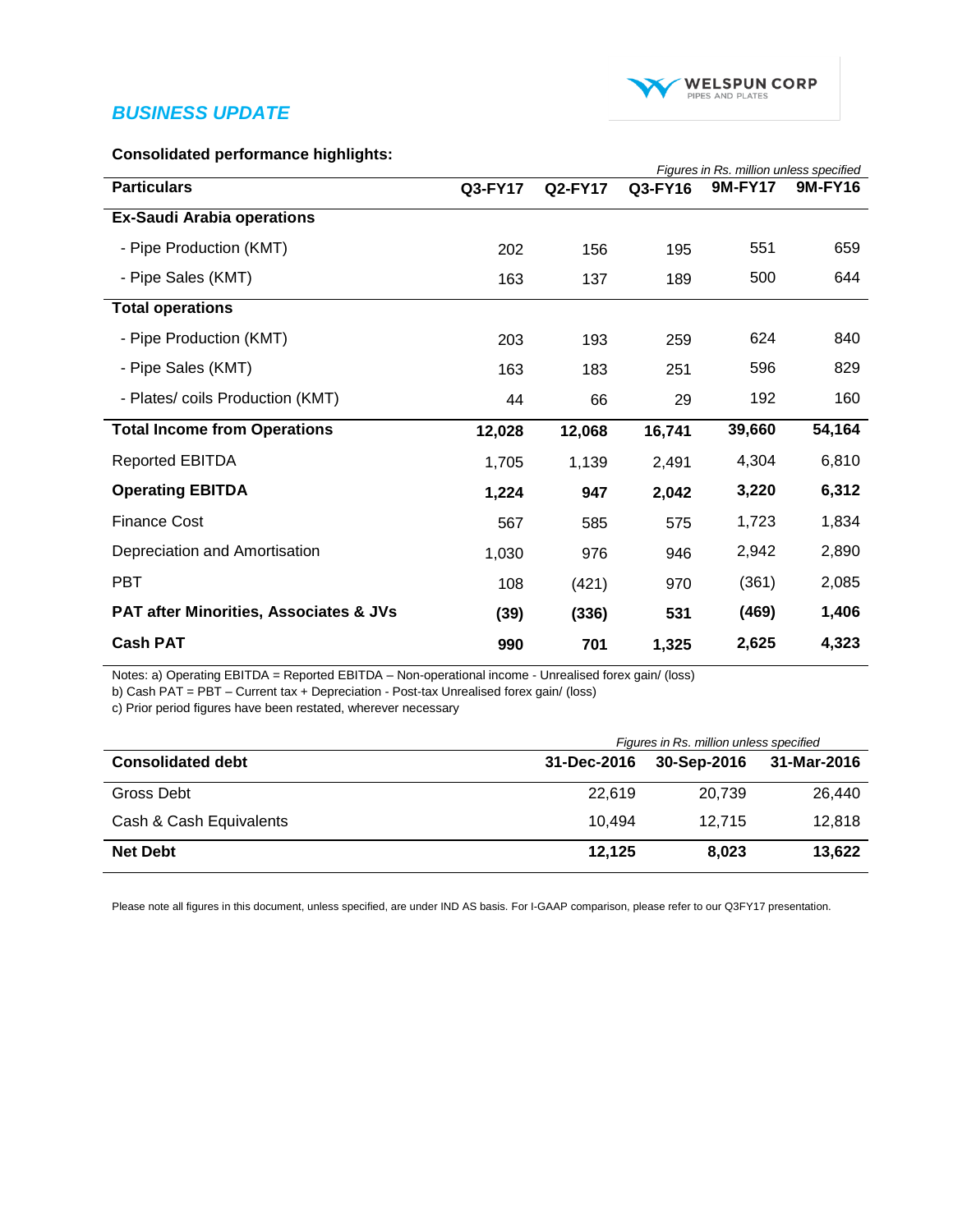

#### **Business outlook:**

India market outlook is positive led by expanding National Gas Grid and various water projects across the country. Expected investments in major MENA markets, heavy oilfield developments in Africa and Canada, and deep sea developments would drive global demand.

Due to investments in latest technology and expanded value propositions, we are well poised to cater to increasingly diversified and technically demanding projects worldwide.

Despite challenges in raw material availability, conducive regulatory environment coupled with higher volumes has benefitted Plate & Coil Mill operations.

#### **Post Q3FY17 conference call:**

WCL management would be happy to answer investor queries on a conference call. Please find details below:

Date : Friday, 10 February 2017

Time : 4:00pm IST (6:30pm HKT / 10:30 BST / 5:30am EST)

#### **Dial in details:**

- $\bullet$  India: +91 22 3960 0706
- Other Local Access: Ahmedabad, Bangalore, Chandigarh, Chennai, Gurgaon (NCR), Hyderabad, Kochi/Cochin, Kolkata, Lucknow, Pune
	- o 3940 3977 (Accessible from all carriers)
- Hong Kong: 800 964 448
- Singapore: 800 101 2045
- UK: 080 8101 1573
- USA: 1866 746 2133

#### **For registration and more global access numbers kindly click on the link below:**

<http://services.choruscall.in/diamondpass/registration?confirmationNumber=9008674>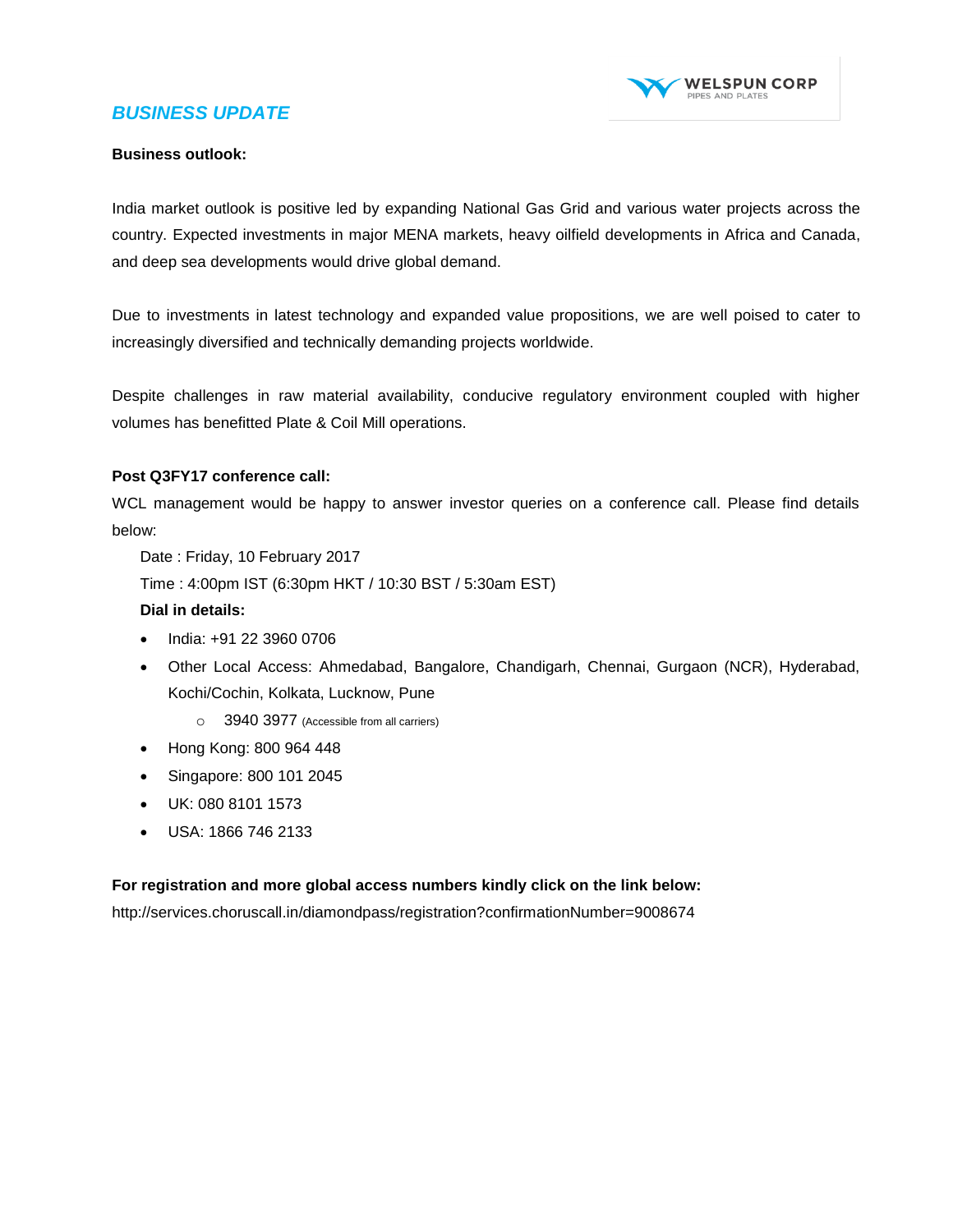

#### **About Welspun Corp Ltd. (WCL)**

Welspun Corp is a one-stop service provider offering complete pipe solution with a capability to manufacture line pipes ranging from  $\frac{1}{2}$  inch to 140 inches, along with specialized coating, double jointing and bending. With current capacity of 2.425 million MTPA in Dahej, Anjar and Mandya in India, Little Rock in the USA and Dammam in Saudi Arabia, Welspun takes pride in being a preferred supplier to most of the Fortune 100 Oil & Gas companies. With 360 degree abilities, Welspun Corp has undertaken some of the most challenging projects in different parts of the world. With business excellence being a clear focus, the company is on the path of innovation and technology edge supported by its state-of-the-art facilities and global scale operations. The Line pipe industry caters to the sectors like energy and water resource management where in the line pipes supplied are used to construct cross-country pipelines for transportation of oil, gas, petroproducts and water in the safest and most environment friendly way.

**For further information please visit [www.welspuncorp.com](http://www.welspuncorp.com/) or contact: Deepak Khetan**, [ir\\_wcl@welspun.com,](mailto:ir_wcl@welspun.com) +91 22 66136584 **Harish Venkateswaran**, [harish\\_venkateswaran@welspun.com](mailto:harish_venkateswaran@welspun.com) 

\_\_\_\_\_\_\_\_\_\_\_\_\_\_\_\_\_\_\_\_\_\_\_\_\_\_\_\_\_\_\_\_\_\_\_\_\_\_\_\_\_\_\_\_\_\_\_\_\_\_\_\_\_\_\_\_\_\_\_\_\_\_\_\_\_\_\_\_\_\_\_\_\_\_\_\_\_

\_\_\_\_\_\_\_\_\_\_\_\_\_\_\_\_\_\_\_\_\_\_\_\_\_\_\_\_\_\_\_\_\_\_\_\_\_\_\_\_\_\_\_\_\_\_\_\_\_\_\_\_\_\_\_\_\_\_\_\_\_\_\_\_\_\_\_\_\_\_\_\_\_\_\_\_\_

**DISCLAIMER:** The information in this release has been included in good faith and is for general purposes only. It should not be relied upon for any specific purpose and no representation or warranty is given as regards to its accuracy or completeness. No information in this release shall constitute an invitation to invest in Welspun Corp Ltd. or any of its affiliates. Neither Welspun Corp Ltd., nor their affiliates' officers, employees or agents shall be liable for any loss, damage or expense arising out of any action taken on the basis of this release, including, without limitation, any loss of profit, indirect, incidental or consequential loss.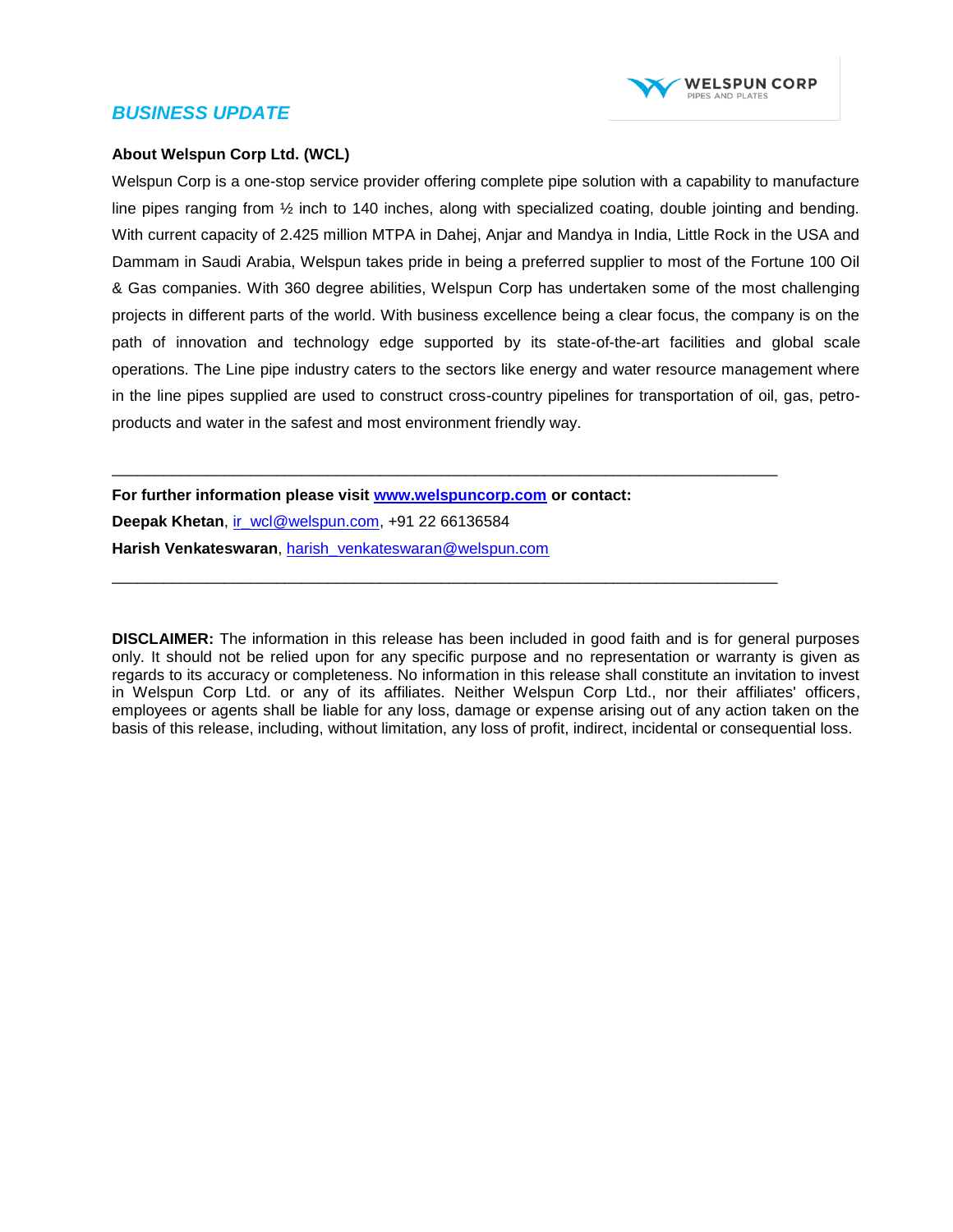

# **Welspun Corp Ltd (WCL)**

# **World's Leading Line Pipe Manufacturer**

Investor Presentation Q3FY17

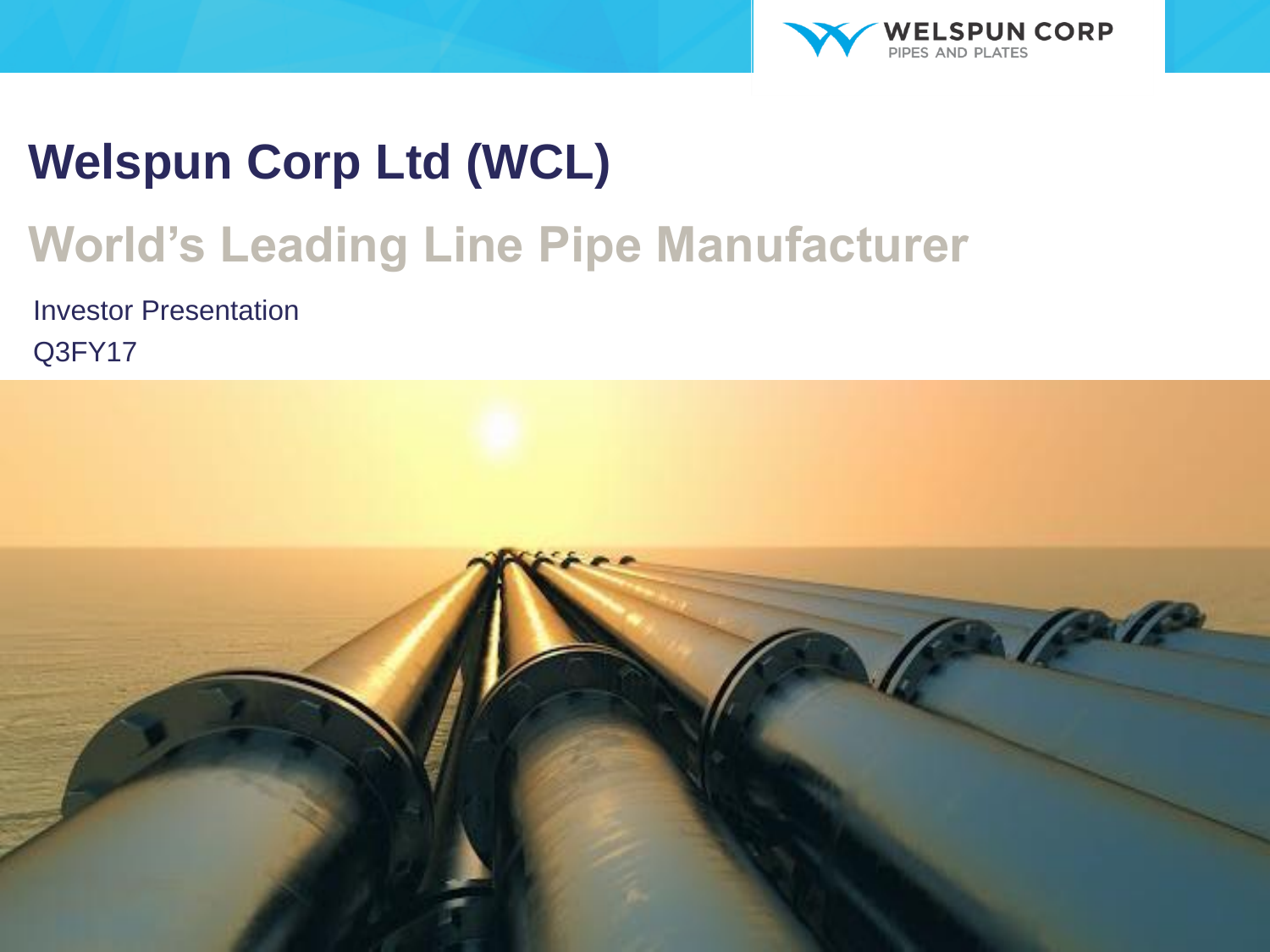

### **SAFE HARBOUR**

This presentation and the accompanying slides (the "Presentation"), which have been prepared by Welspun Corp Limited (the "Company"), have been prepared solely for information purposes and do not constitute any offer, recommendation or invitation to purchase or subscribe for any securities, and shall not form the basis or be relied on in connection with any contract or binding commitment whatsoever. No offering of securities of the Company will be made except by means of a statutory offering document containing detailed information about the Company.

This Presentation has been prepared by the Company based on information and data which the Company considers reliable, but the Company makes no representation or warranty, express or implied, whatsoever, and no reliance shall be placed on, the truth, accuracy, completeness, fairness and reasonableness of the contents of this Presentation. This Presentation may not be all inclusive and may not contain all of the information that you may consider material. Any liability in respect of the contents of, or any omission from, this Presentation is expressly excluded.

This presentation contains certain forward looking statements concerning the Company's future business prospects and business profitability, which are subject to a number of risks and uncertainties and the actual results could materially differ from those in such forward looking statements. The risks and uncertainties relating to these statements include, but are not limited to, risks and uncertainties regarding fluctuations in earnings, our ability to manage growth, competition (both domestic and international), economic growth in India and abroad, ability to attract and retain highly skilled professionals, time and cost over runs on contracts, our ability to manage our international operations, government policies and actions regulations, interest and other fiscal costs generally prevailing in the economy. The company does not undertake to make any announcement in case any of these forward looking statements become materially incorrect in future or update any forward looking statements made from time to time by or on behalf of the Company.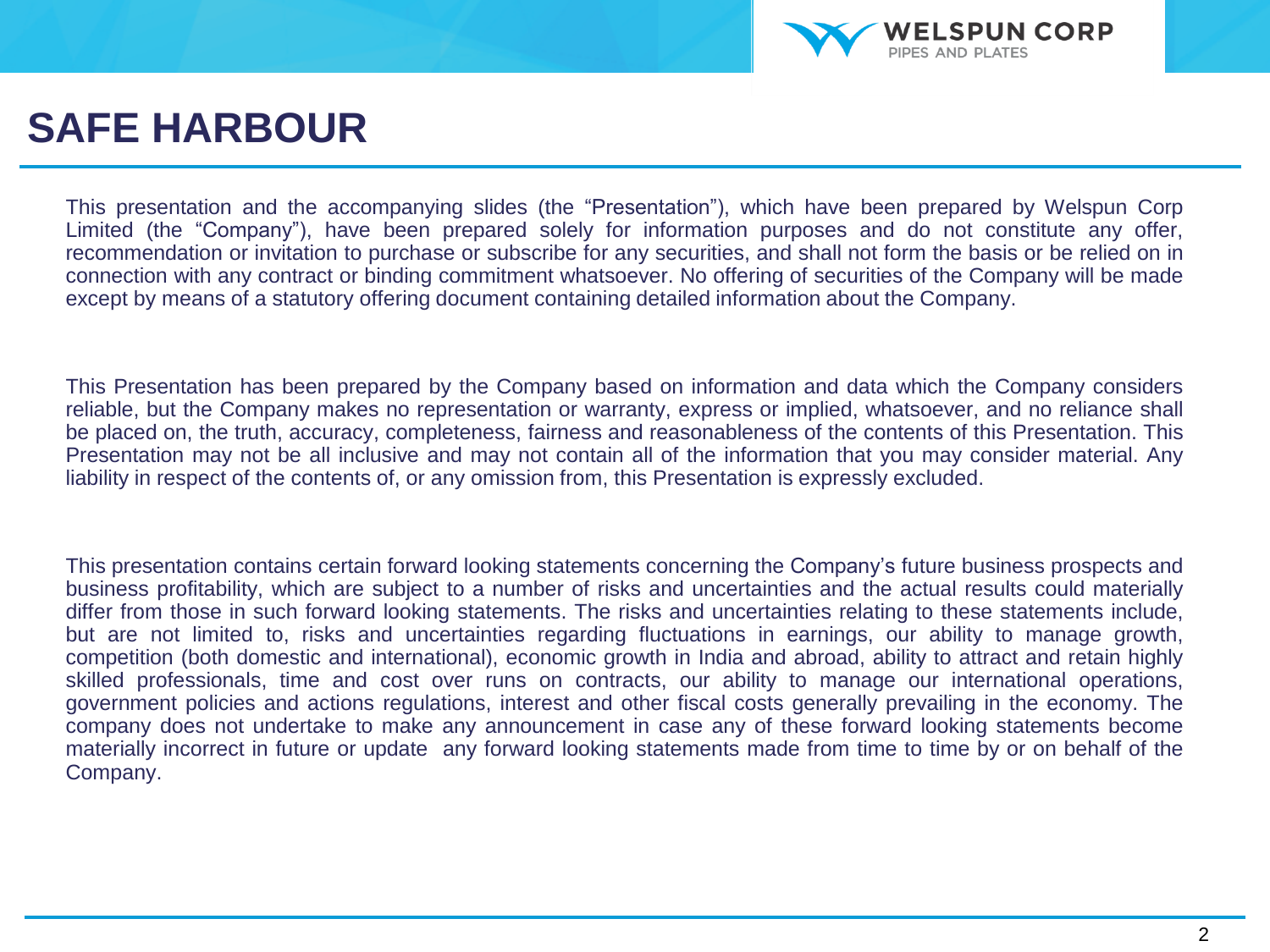

### **PERFORMANCE HIGHLIGHTS Q3FY17**





*Note: \*Operating EBITDA represents Reported EBITDA (-) Other Income (+) Unrealized Forex Losses (-) Unrealized Forex Gains; \*\* Excludes Saudi Arabia operations All numbers of this sheet are based on IND-AS disclosures and exclude JV businesses – Saudi Arabia and CWC*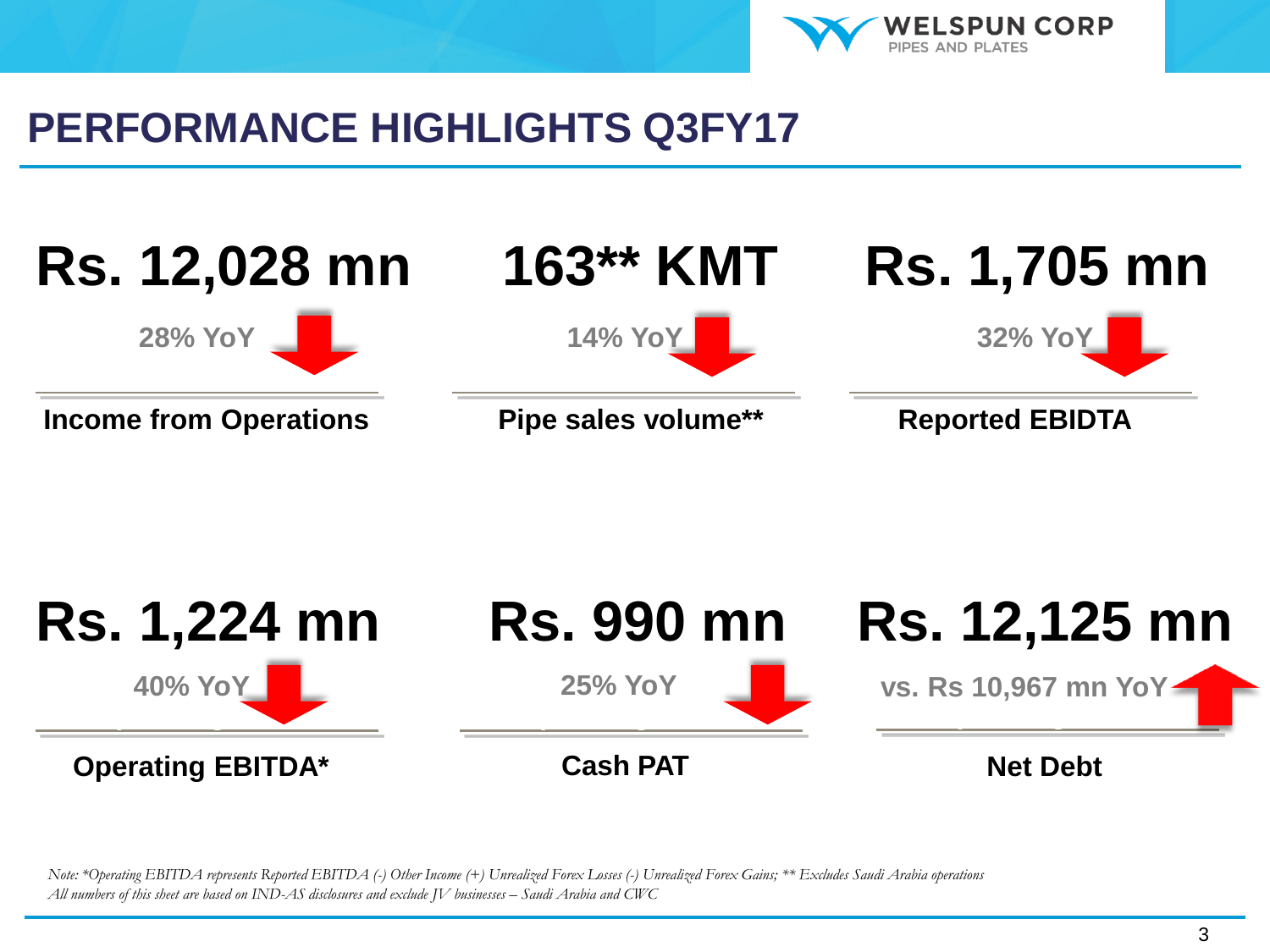

## **Q3FY17 OPERATING PERFORMANCE**



### **EBITDA\*/Ton for Pipes**



### **Plate/ Coils production**



*Note: \* Operating EBITDA represents Reported EBITDA (-) Other Income (+) Unrealized Forex Losses (-) Unrealized Forex Gains* All numbers on this page excludes all JV operations – Saudi Arabia and CWC, unless specified ; Total pipe production excludes 64 KMT/ 1 KMT for Dammam, Saudi Arabia plant in Q3 FY16 and Q3 FY17 respectively; Total pipe sales excludes 62 KMT for Dammam, Saudi Arabia plant in Q3 FY16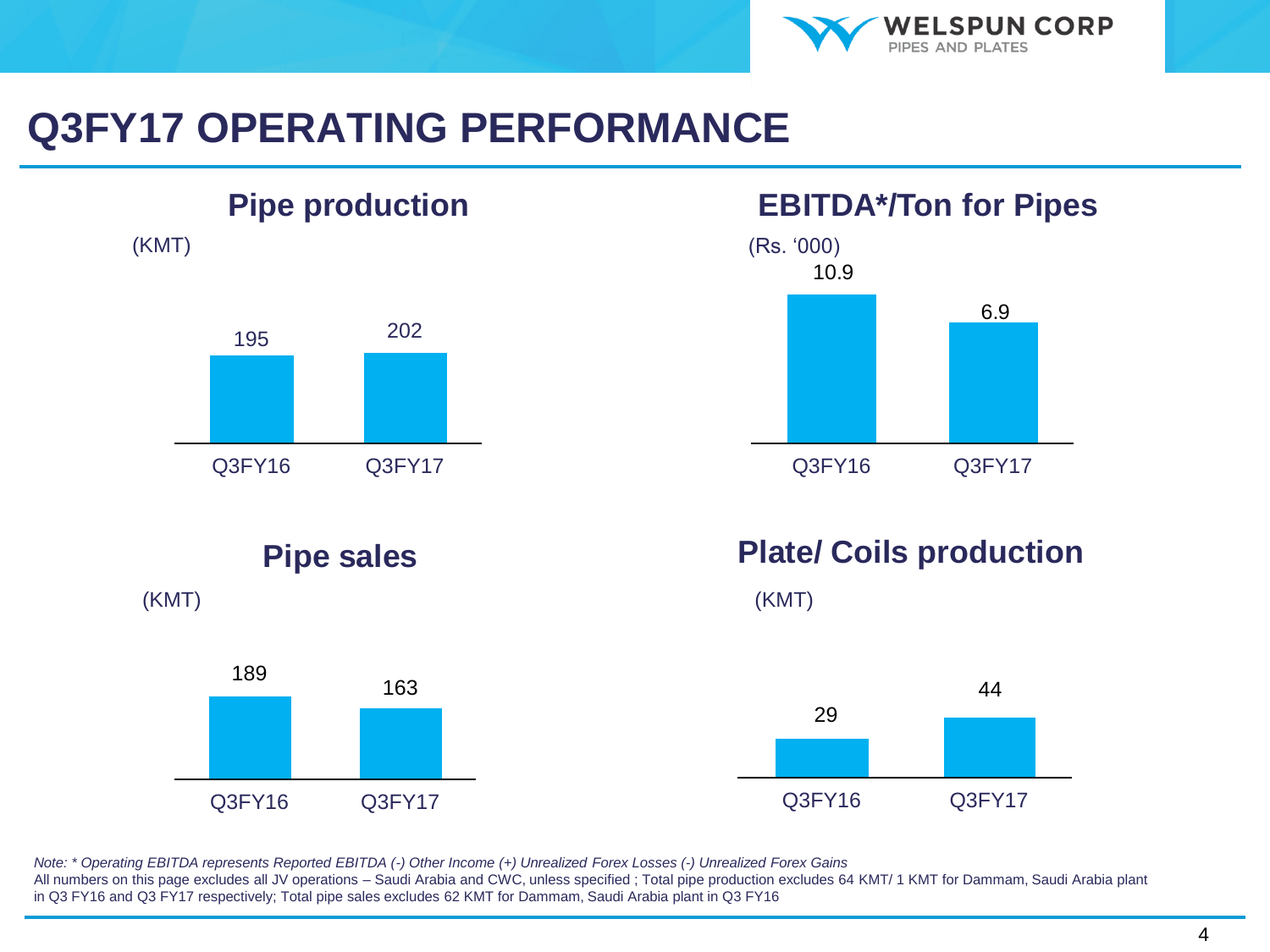

### **DIVERSIFIED BUSINESS ACROSS REGIONS & PRODUCTS**

### **9M FY17 Pipe Sales Volume : 596 KMT**

**(including Saudi Arabia operations)**



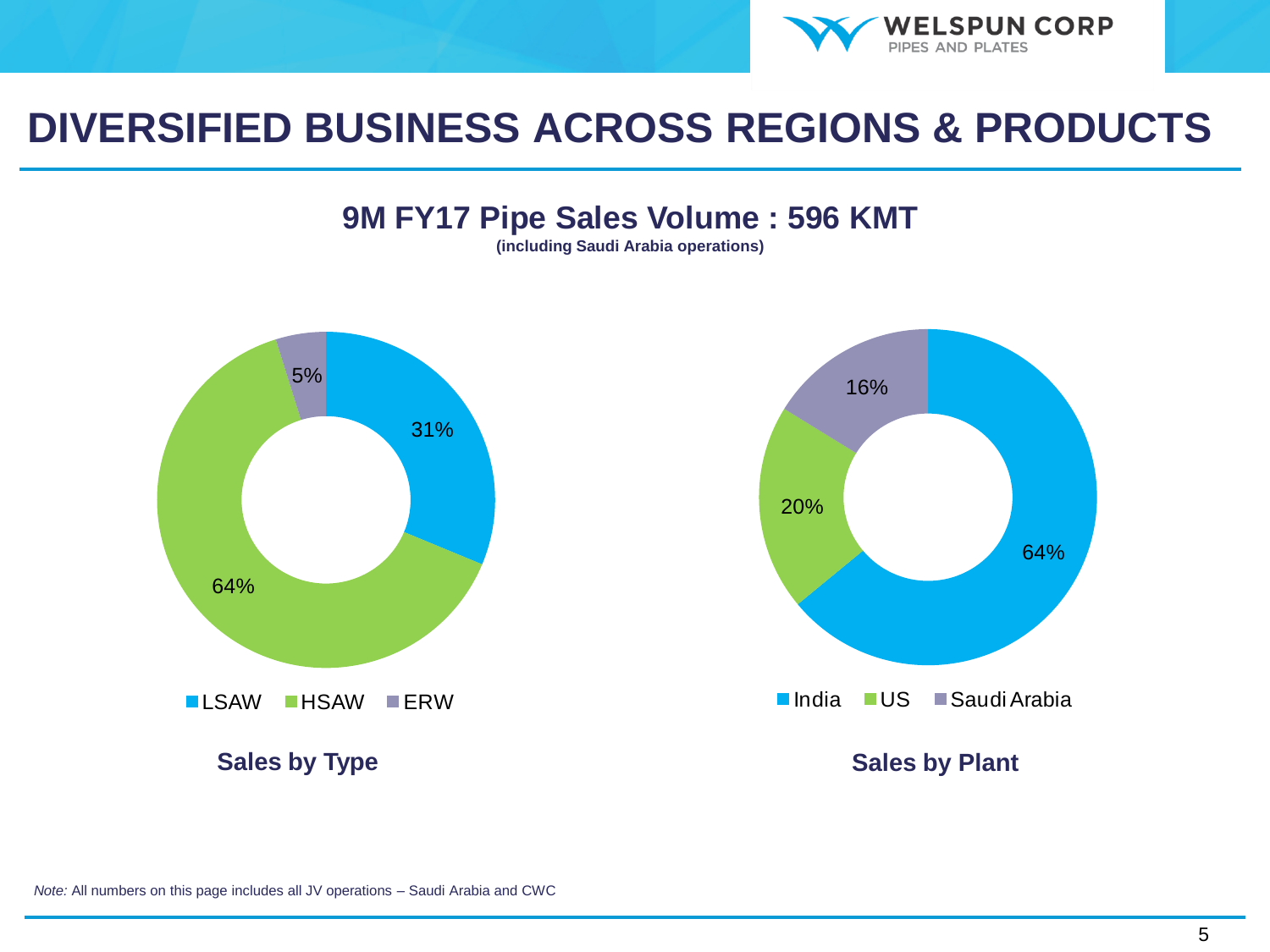

## **HEALTHY BALANCE SHEET TO SUPPORT GROWTH**

| <b>Rs mn</b>              | <b>Q3FY17</b> |               |
|---------------------------|---------------|---------------|
|                           | <b>IND AS</b> | <b>I-GAAP</b> |
| <b>Gross Debt</b>         | 22,619        | 29,312        |
| Cash & Equivalent         | 10,494        | 12,757        |
| <b>Net Debt</b>           | 12,125        | 16,555        |
| <b>Current Ratio</b>      | 1.46x         | 1.55x         |
| Net Debt/ Reported EBITDA | 1.89x         | 2.91x         |
| <b>Net Debt/ Equity</b>   | 0.43x         | 0.55x         |

2016 was up Rs. 2,675 mn Qo-Q largely due to increase in net working capital on account of increased business activity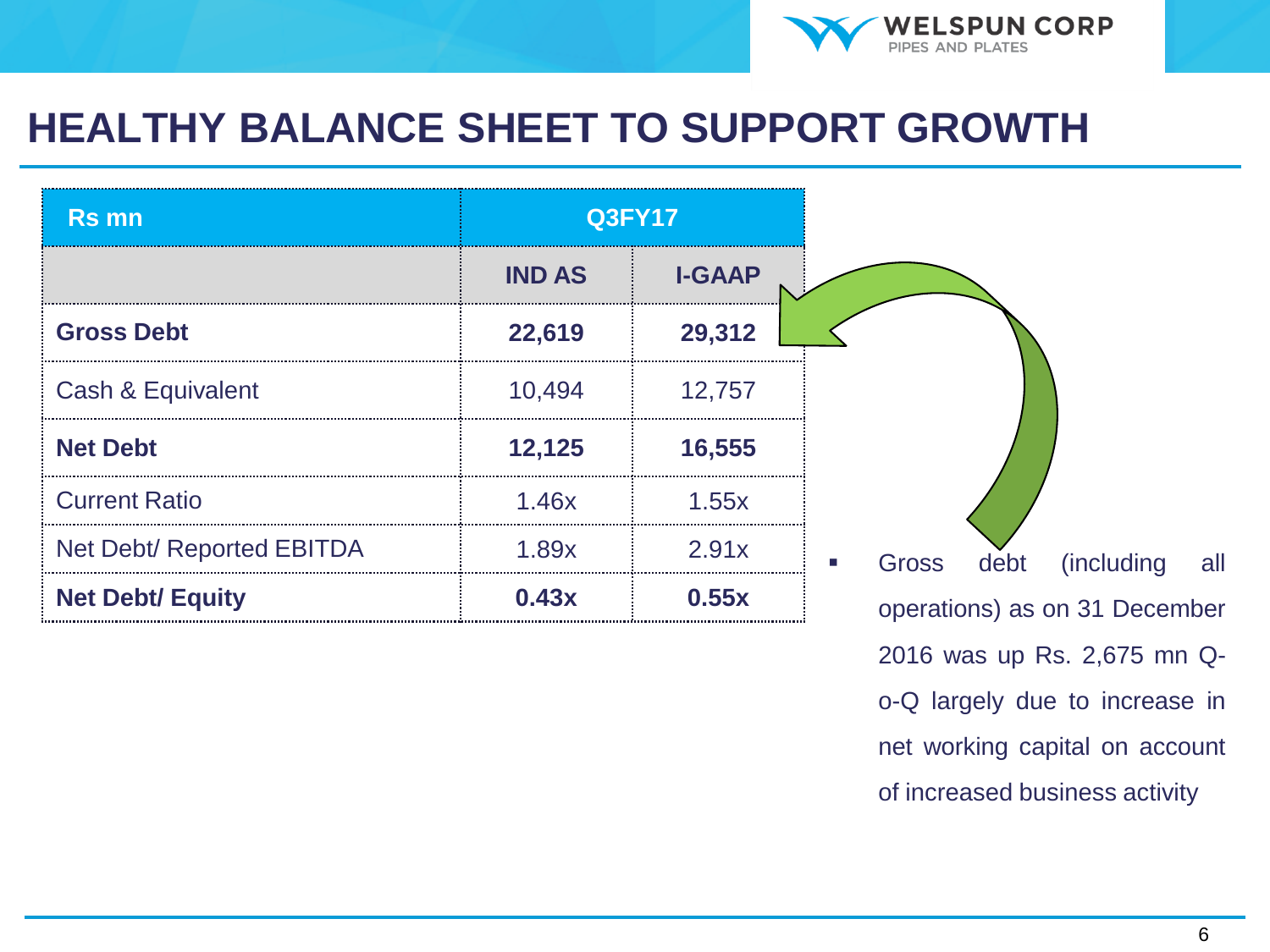

## **NET WORKING CAPITAL UNDER CONTROL**





- Overall increase in NWC days is due to lower revenue base
- **Exercise Current assets have** gone up due to build-up of inventory for Q4 as well as back-ended sales in Q3

### **FY17 cash conversion cycle is expected in the region of 50-55 days**

| *Includes Debtors + Inventory - Creditors        |
|--------------------------------------------------|
| All numbers on this page includes all operations |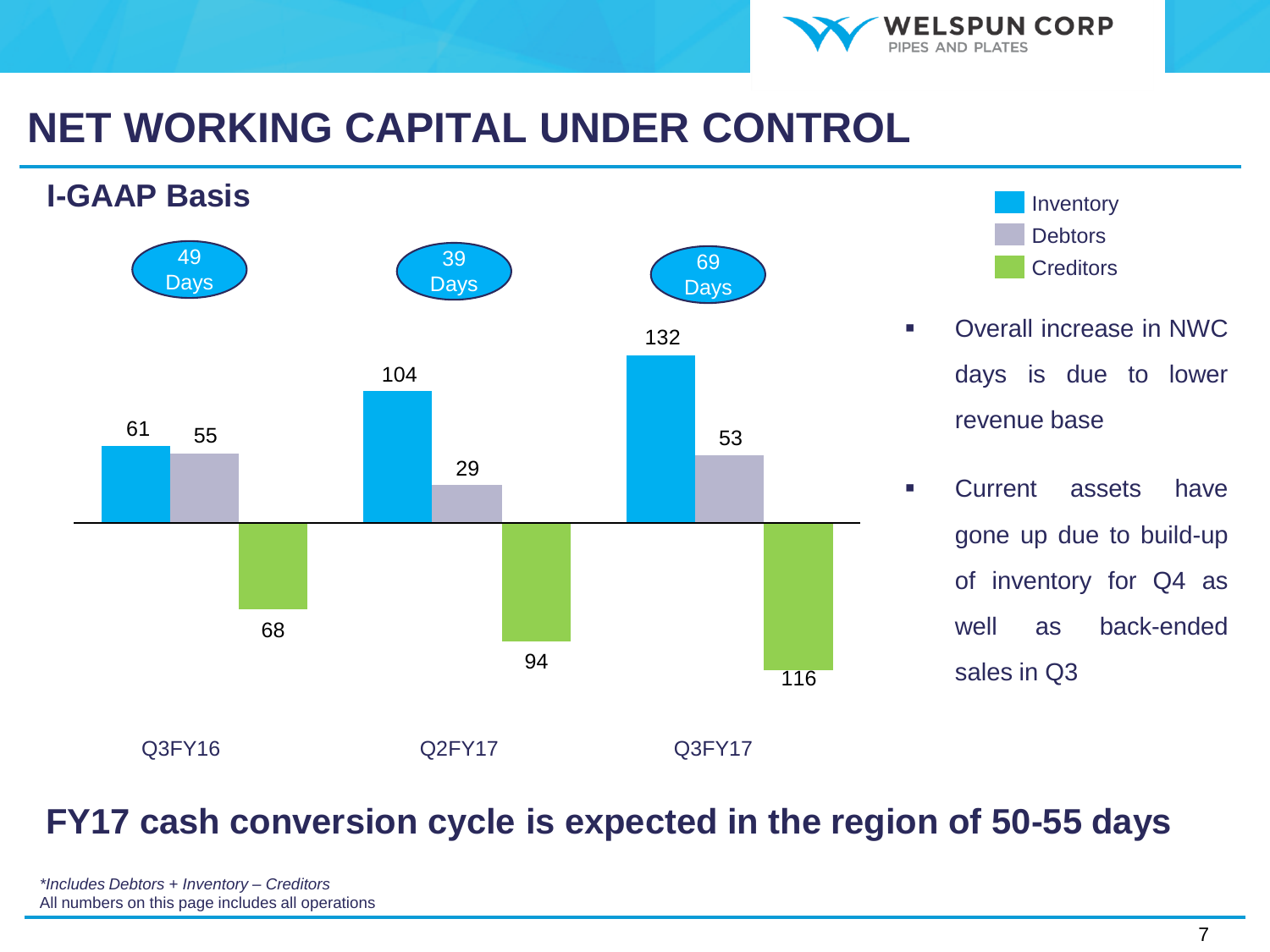

**Order book by Type**

## **ORDERBOOK ANALYSIS(including Saudi Arabia operations)**



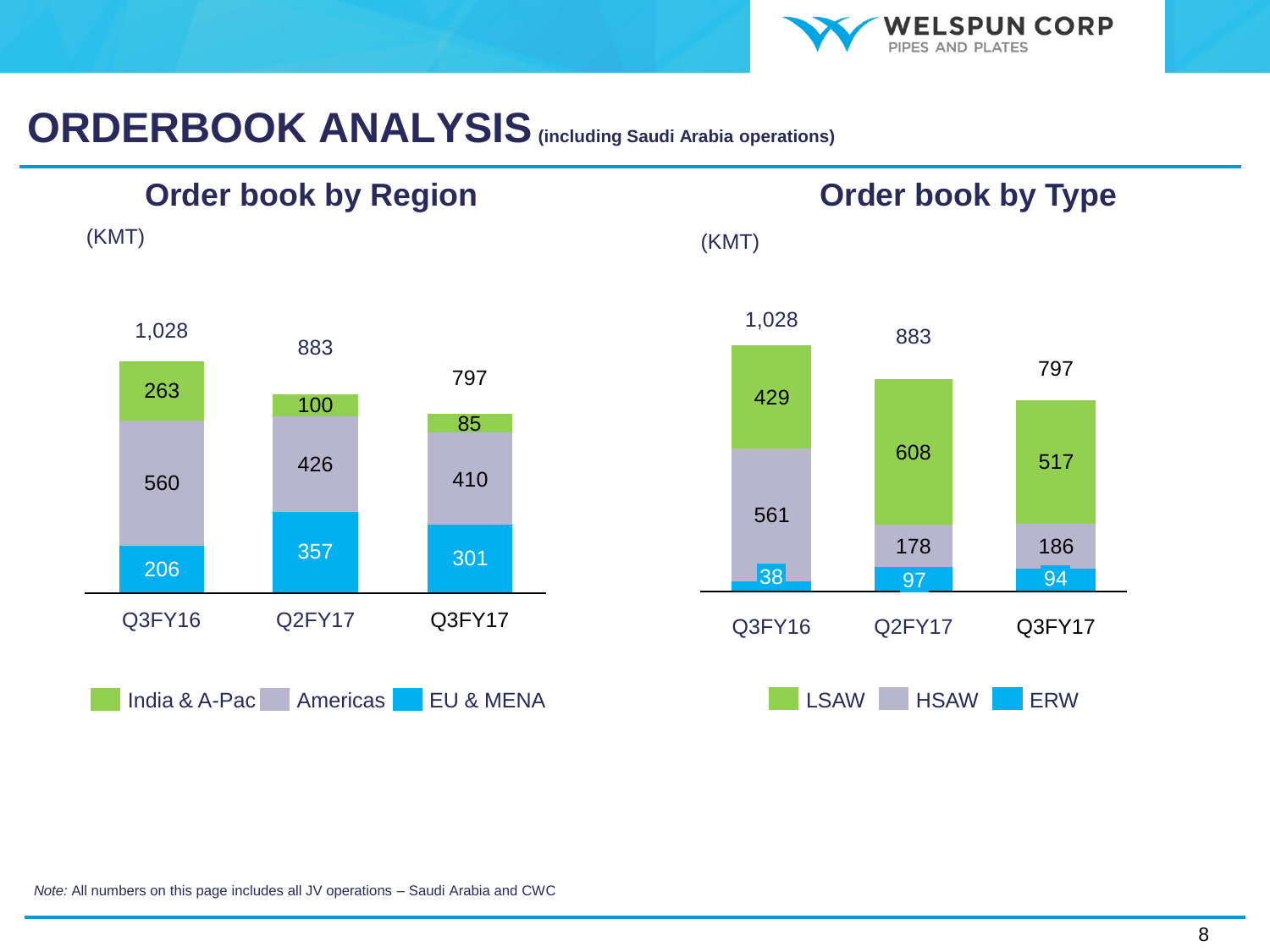

### **REPORTED & OPERATING EBITDA RECONCILIATION**

| Details (Rs. mn)                  | <b>Q3FY16</b> | <b>Q3FY17</b> |
|-----------------------------------|---------------|---------------|
| <b>Reported EBITDA</b>            | 2,491         | 1,705         |
| Less: Other Income                | 429           | 280           |
| Less: Unrealized FX (Loss)/Profit | 19            | 200           |
| <b>Operating EBITDA</b>           | 2,042         | 1,224         |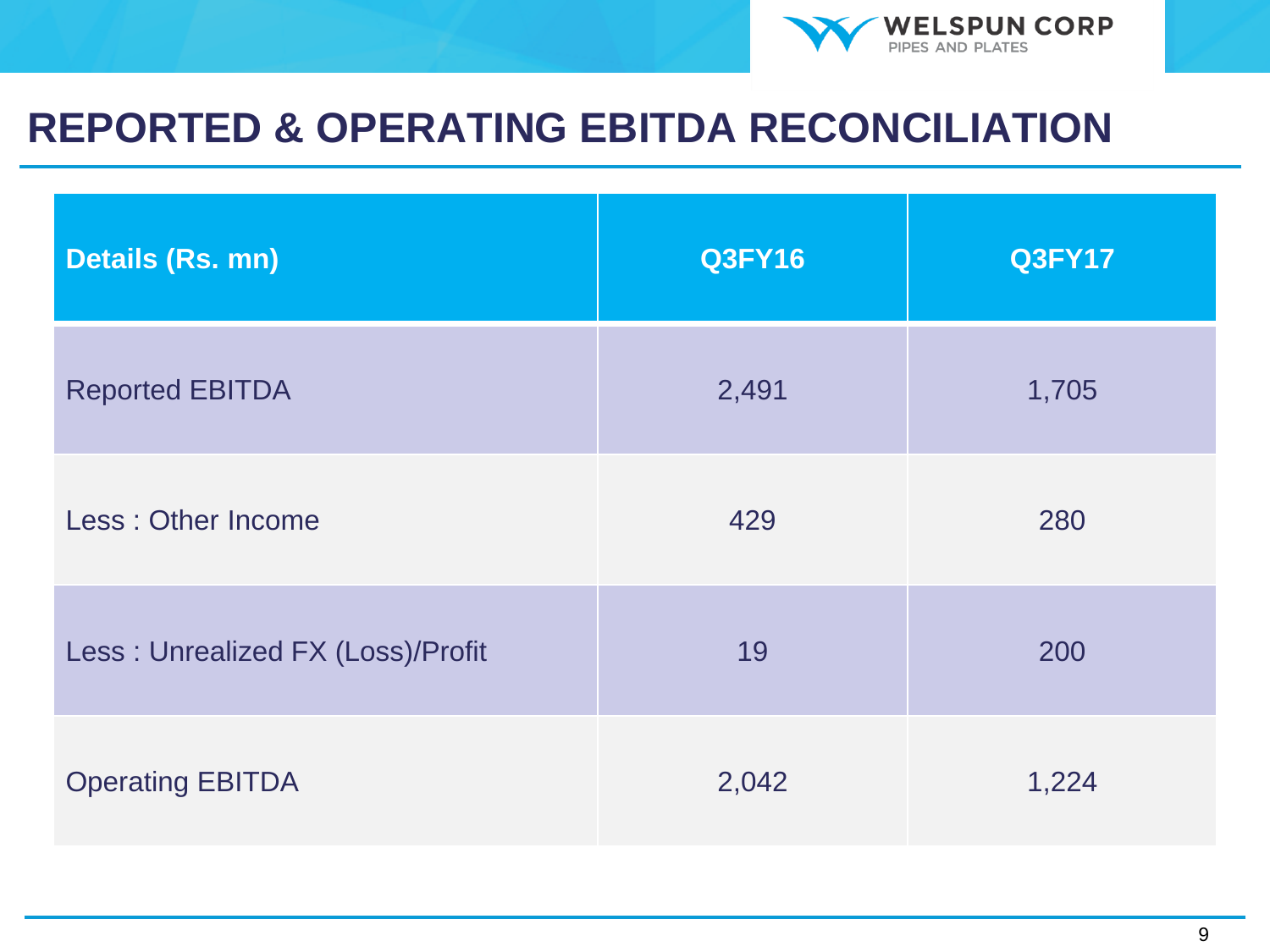

## **PROFIT & LOSS – QUARTERLY**

| <b>Rs mn</b>                                              | <b>Q3FY16</b> | <b>Q3FY17</b> |
|-----------------------------------------------------------|---------------|---------------|
| <b>Income from operations</b>                             | 16,741        | 12,028        |
| <b>Reported EBIDTA</b>                                    | 2,491         | 1,705         |
| <b>Operating EBITDA*</b>                                  | 2,042         | 1,224         |
| Depreciation/Amortization                                 | 946           | 1,030         |
| <b>Finance Cost</b>                                       | 575           | 567           |
| <b>Profit Before Tax</b>                                  | 970           | 108           |
| Tax                                                       | 257           | (33)          |
| <b>PAT before minority interest, Associates &amp; JVs</b> | 713           | 141           |
| <b>Minority Interest</b>                                  | 234           | (91)          |
| Share of Profit/ (Loss) from Associates & JVs             | 52            | (272)         |
| <b>Profit after minority interest &amp; associates</b>    | 531           | (39)          |

*Note: \*Operating EBITDA = Reported EBITDA – Non-operational income - Unrealised forex gain/(loss); Prior period figures are reinstated wherever necessary; All numbers of this sheet are based on IND-AS disclosures and exclude JV businesses – Saudi Arabia and CWC*